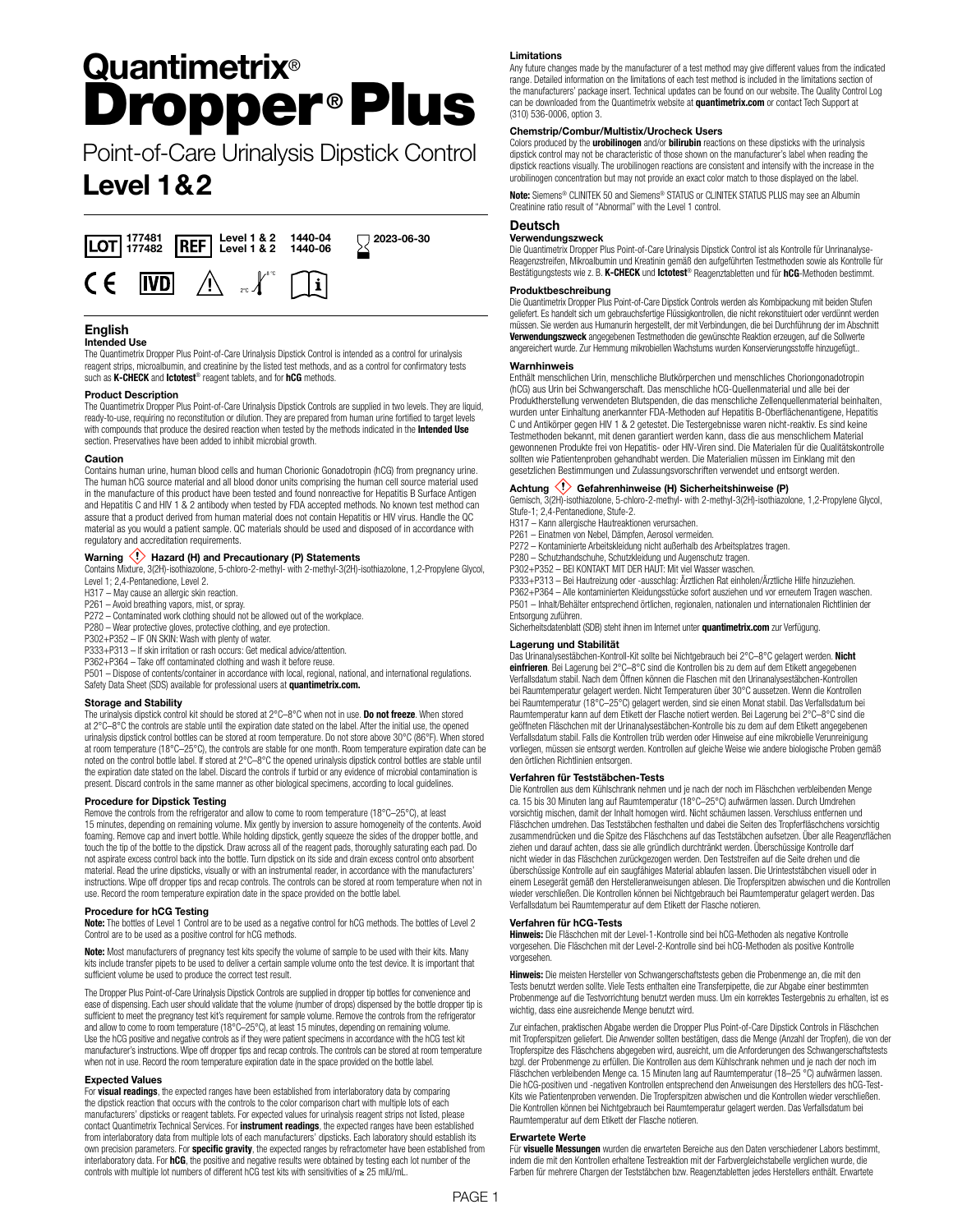Werte für nicht aufgeführte Urinanalyse-Reagenzstreifen sind von Quantimetrix Technical Services erhältlich. Für **Gerätemessungen** wurden die erwarteten Werte anhand von Daten verschiedener Labor und mehreren Chargen von Teststäbchen jedes Herstellers bestimmt. Jedes Labor sollte seine eigenen Präzisionsparameter festlegen. Für **die relative Dichte werden** die mit dem Refraktometer ermittelten, erwarteten Werte aus Daten von verschiedenen Labors bestimmt. Für **hCG** wurden die positiven und negativen Ergebnisse durch Testen jeder Chargennummer der Kontrollen mit mehreren Chargennummern verschiedener hCG-Test-Kits mit Sensitivitäten von ≥ 25 mIE/ml erhalten.

#### **Einschränkungen**

Falls der Hersteller einer Testmethode zu einem späteren Zeitpunkt Änderungen vornehmen sollte, kann dies zu Werten führen, die vom angegebenen Bereich abweichen. Ausführliche Informationen über die<br>Einschränkungen der einzelnen Testmethoden sind dem Abschnitt "Einschränkungen" der Packungsbeilagen der jeweiligen Hersteller zu entnehmen. Technische Updates sind auf unserer Website erhältlich. Sie erhalten das Qualitätskontrollprotokoll durch Herunterladen über die Website von Quantimetrix unter **quantimetrix.com**, oder indem Sie sich an den technischen Support unter der Rufnummer +1 (310) 536-0006, Option 3 wenden.

#### **Chemstrip/Combur/Multistix/Urocheck-Benutzer**

Farben, die durch das **Urobilinogen** erzeugt werden, und/oder **Bilirubinreaktionen** auf diesen<br>Teststäbchen mit der Urinanalysestäbchen-Kontrollen sind möglicherweise nicht charakteristisch für die auf dem Etikett des Herstellers aufgeführten Werte, wenn die Teststäbchen-Reaktionen visuell abgelesen werden. Die Urobilinogen-Reaktionen sind konsistent und nehmen bei Zunahme der Urobilinogenkonzentration an Intensität zu, stimmen farblich jedoch möglicherweise nicht exakt mit den auf dem Etikett angegebenen Farben überein.

**Hinweis:** Siemens® CLINITEK 50 und Siemens® STATUS oder CLINITEK STATUS PLUS können bei der Stufe-1-Kontrolle unter Umständen ein "anormales" Albumin/Kreatinin-Verhältnis anzeigen.

#### **Français**

#### **Utilisation prévue**

Le Quantimetrix Dropper Plus Point-of-Care Urinalysis Dipstick Control est destiné à servir de contrôle pour les bandelettes réactives d'analyse d'urine ainsi que la recherche de micro-albumine et de créatinine au moyen des méthodes de test indiquées. Il sert aussi de contrôle pour les tests de confirmation tels ceux des réactifs en comprimés **K-CHECK** et **Ictotest**® ainsi que pour les méthodes **hCG**.

#### **Description du produit**

Les Quantimetrix Dropper Plus Point-of-Care Urinalysis Dipstick Controls sont destinés à deux niveaux d'analyse. Ils se présentent sous la forme d'un liquide prêt à l'emploi ne nécessitant ni reconstitution, ni dilution. Ils sont préparés à base d'urine humaine enrichie pour atteindre les niveaux cibles avec des composés produisant la réaction souhaitée lorsqu'ils sont testés selon les méthodes indiquées dans la section **Utilisation prévue**. Des conservateurs ont été ajoutés pour inhiber la prolifération microbienne.

#### **Mise en garde**

Contient de l'urine humaine, des cellules sanguines humaines et de l'hormone chorionique gonadotrope humaine (hCG) provenant d'urine de femmes enceintes.Les matériels humains de la source d'hCG ainsi que toutes les unités de donneurs de sang composant les matériels sanguins humains utilisés pour la fabrication de ce produit ont fait l'objet de tests conformes aux méthodes approuvées par la FDA. Ils se sont révélés non réactifs à l'antigène de surface de l'hépatite B, ainsi qu'aux anticorps de l'hépatite C et du VIH 1 et 2. Aucune méthode de test connue n'est en mesure de garantir qu'un produit dérivé de matérial humain ne contient pas le virus de l'hépatite ou du VIH. Manipuler les matériels du contrôle de qualité de la même façon que pour un échantillon de patient. Ces matériaux doivent être utilisés et éliminés conformément aux exigences réglementaires et critères d'accréditation.

#### Attention  $\langle\cdot\rangle$  Mentions de danger (H) Conseils de prudence (P)

Contains Mélange , 3(2H)-isothiazolone, 5-chloro-2-methyl- with 2-methyl-3(2H)-isothiazolone, 1,2-Propylene Glycol, niveau 1; 2,4-Pentanedione, niveau 2.

H317 – Peut causer une réaction allergique cutanée.

P261 – Éviter de respirer les vapeurs, les brouillards ou les aérosols.

P272 – Les vêtements de travail contaminés ne doivent pas quitter le lieu de travail.

P280 – Porter des gants de protection, des vêtements de protection et un dispositif de protection des yeux.

P302+P352 – EN CAS DE CONTACT AVEC LA PEAU : laver à grande eau.

P333+P313 – En cas d'irritation ou d'éruption cutanée : consulter un médecin. P362+P364 – Enlever les vêtements contaminés et les laver avant réutilisation.

P501 – Éliminer le contenu/contenant conformément aux réglementations locales, régionales,

nationales et internationales.

Une fiche de sécurité (SDS) est à disposition des vutilisateurs professionnels sur la site **quantimetrix.com**

#### **Stockage et stabilité**

Le kit de contrôle de bâtonnet d'analyse d'urine doit être conservé entre 2°C et 8°C lorsqu'il n'est pas utilisé. **Ne pas congeler**. Lorsqu'ils sont stockés entre 2°C et 8°C, les contrôles sont stables jusqu'à la date de<br>péremption figurant sur l'étiquette. Après la première utilisation, les flacons de contrôle de bâtonnet d'analyse d'urine ouverts peuvent être stockés à température ambiante. Ne pas conserver au-dessus de 30°C. Lorsqu'ils sont stockés à température ambiante (entre 18°C et 25°C), les contrôles sont stables pendant un mois. La date de péremption à température ambiante peut être notée sur l'étiquette du flacon de contrôle. S'ils sont stockés entre 2°C et 8°C, les flacons de contrôle de bâtonnet d'analyse d'urine ouverts sont stables jusqu'à la date de péremption figurant sur l'étiquette. Tout contrôle présentant des traces de turbidité ou de contamination microbienne doit être jeté. Jetez les contrôles en procédant comme pour d'autres spécimens biologiques, conformément aux directives locales en vigueur.

#### **Procédure de test des bâtonnets**

Sortir les contrôles du réfrigérateur et les laisser atteindre la température ambiante (entre 18°C et 25°C). pendant 15 à 30 minutes selon le volume restant dans le flacon. Retourner doucement le flacon pour en mélanger le contenu jusqu'à ce qu'il soit homogène. Éviter de faire mousser. Retirer le bouchon et retourner le flacon. Tout en tenant le bâtonnet, appuyer doucement sur les côtés du compte-gouttes et mettre l'embout du compte-gouttes en contact avec le bâtonnet. Frotter le compte-goutte sur toute la surface des tampons de réactif pour les saturer de solution. S'il y a trop de solution, ne pas la remettre dans le flacon. Tourner le bâtonnet sur le côté et déposer l'excès de solution sur un papier absorbant. Interpréter les bâtonnets d'analyse d'urine, visuellement ou à l'aide d'un lecteur prévu à cet effet, conformément aux instructions du fabricant. Essuyer les embouts des compte-gouttes et reboucher les contrôles. Les contrôles peuvent être conservés à température ambiante lorsqu'ils ne sont pas utilisés. Noter la date de péremption à température ambiante dans l'espace prévu à cet effet sur l'étiquette du flacon.

#### **Procédure de test hCG**

**Remarque:** Les flacons de contrôle de niveau 1 peuvent servir de contrôle négatif pour les méthodes hCG. Les flacons de contrôle de niveau 2 peuvent servir de contrôle positif pour les méthodes hCG.

**Remarque:** La plupart des fabricants de tests de grossesse indiquent le volume d'échantillon à utiliser avec leurs kits. Un grand nombre de kits sont fournis avec une pipette qui permet de verser un certain volume<br>d'échantillon sur le dispositif de test. Il est essentiel d'utiliser un volume suffisant pour obtenir un résultat de test correct.

Les Dropper Plus Point-of-Care Urinalysis Dipstick Controls sont commercialisés en flacons compte-gouttes pour doser le liquide de façon simple et pratique. L'utilisateur devrait s'assurer que le volume (nombre de gouttes) versé avec l'embout compte-gouttes du flacon est suffisant pour répondre aux exigences des kits

de test de grossesse pour le volume d'échantillon. Retirer les contrôles du réfrigérateur et laisser parvenir à température ambiante (18-25 °C) pendant au moins 15 minutes, selon le volume restant. Utiliser les contrôles hCG positifs et négatifs comme s'il s'agissait d'échantillons patient, conformément aux instructions du fabricant de kits de test hCG. Essuyer les embouts compte-gouttes et reboucher les contrôles. Les contrôles peuvent être conservés à température ambiante lorsqu'ils ne sont pas utilisés. Noter la date d'expiration à température ambiante dans l'espace prévu à cet effet sur l'étiquette du flacon.

#### **Valeurs attendues**

Pour **les lectures visuelles**, les plages de valeurs attendues ont été établies à partir de données émanant de plusieurs laboratoires, par comparaison entre la réaction du bâtonnet aux contrôles et le tableau colorimétrique, en utilisant plusieurs lots de bâtonnets et de tablettes de réactif de chaque fabricant. Pour les valeurs attendues dans le cas des bandes urinaires non listées, contactez les services techniques de Quantimetrix. Pour l**es lectures instrumentales**, les plages de valeurs attendues ont été établies à partir de données émanant de plusieurs laboratoires portant sur plusieurs lots de bâtonnets de chaque fabricant Il incombe à chacun de ces laboratoires de déterminer ses propres paramètres de précision. Pour la **densité spécifique**, les plages de valeurs attendues par réfractomètre ont été établies à partir de données émanant de plusieurs laboratoires. Pour la **hCG**, les résultats positif et négatif ont été obtenus en testant chaque lot de contrôle à l'aide de plusieurs lots de kits de test hCG différents ayant des sensibilités ≥ 25 mIU/ml.

#### **Limitations**

Toute modification ultérieure par le fabricant d'une méthode de test est susceptible d'entraîner des résultats divergeant de la plage indiquée. Le détail des limitations inhérentes à chaque méthode de test est décrit dans la section Limitations de la notice fournie par le fabricant. Les mises à jour techniques sont disponibles sur notre site Web. Vous pouvez télécharger le journal de contrôle de la qualité sur le site Web de Quantimetrix (**quantimetrix.com**) ou contacter l'assistance technique au +1 (310) 536-0006, option 3.

#### **Utilisateurs de bandes Chemstrip/Combur/Multistix/Urocheck**

Les colorations développées par les réactions de **l'urobilinogène** et/ou de **la bilirubine** sur ces bâtonnets avec le contrôle de bâtonnet d'analyse d'urine ne sont pas forcément caractéristiques de celles illustrées sur l'étiquette du fabricant lorsque les réactions des bâtonnets sont interprétées visuellement. Les réactions à l'urobilinogène sont homogènes et s'intensifient si la concentration en urobilinogène augmente, mais il se peut que la couleur ne soit pas exactement celle indiquée sur l'étiquette.

**Remarque:** les analyseurs CLINITEK 50 Siemens® et STATUS ou CLINITEK STATUS PLUS Siemens® peuvent indiquer un rapport albumine/créatinine « anormal » avec le témoin de niveau 1.

#### **Italiano Finalità d'uso**

Il Quantimetrix Dropper Plus Point-of-Care Urinalysis Dipstick Control è pensato per essere impiegato come un controllo per strisce reattive per l'analisi delle urine, come un controllo per la microalbumina e la creatinina ottenute dai metodi di analisi elencati, come un controllo per test di conferma a reagenti in compresse quali **K-CHECK** e **Ictotest**, ® e per metodi **hCG**.

#### **Descrizione del prodotto**

I Quantimetrix Dropper Plus Point-of-Care Urinalysis Dipstick Controls vengono forniti in due livelli. Tali controlli sono liquidi, pronti per l'uso e non richiedono ricostituzione o diluizione. Essi vengono preparati tramite urina umana arricchita a livelli target con composti che producono la reazione desiderata se testati con i metodi indicati nella sezione **Finalità d'uso**. Sono stati aggiunti dei conservanti per inibire la crescita microbica.

#### **Attenzione**

Contiene urina umana, cellule ematiche umane e gonadotropina corionica umana (hCG) derivante da urina di donne gravide. Il materiale di origine della hCG umana e tutte le unità di sangue di donatore che compongono il materiale di origine a base di cellule umane utilizzato per preparare questo prodotto sono stati testati e trovati non reattivi per l'antigene di superficie dell'epatite B e gli anticorpi contro l'epatite C e l'HIV 1 e 2 quando analizzati con metodi approvati dalla FDA. Non si conoscono metodi di analisi che possano assicurare che un prodotto derivato da materiale umano non contenga i virus dell'epatite o dell'HIV. Trattare il material per CQ come si tratterebbero i campioni di pazienti, I materiali di CQ vanno usati e smaltiti attenendosi ai requisiti normativi e di accreditazione.

**Attenzione 〈'〉Indicazioni di pericolo (H) Indicazioni precauzionali (P)**<br>Miscela, 3(2H)-isothiazolone, 5-chloro-2-methyl- with 2-methyl-3(2H)-isothiazolone, 1,2-Propylene Glycol, livello 1; 2,4-Pentanedione, livello 2.

- H317 Può provocare una reazione allergica cutanea.
- P261 Evitare di respirare i vapori, la nebbia o le particelle nebulizzate.
- P272 Gli indumenti di lavoro contaminati non devono essere portati fuori dal luogo di lavoro.

P280 – Indossare guanti protettivi, indumenti protettivi e protezioni per gli occhi.

P302+P352 – IN CASO DI CONTATTO CON LA PELLE: lavare abbondantemente con acqua.

P333+P313 – In caso di irritazione o eruzione della pelle: consultare/chiamare un medico.

P362+P364 – Togliere gli indumenti contaminati e lavarli prima del riutilizzo.

P501 – Smaltire i contenuti/il contenitore in conformità alle normative locali, regionali, nazionali e internazionali. Scheda infomativa sulla sicurezza (SDS) ad uso professionale disponible al sito **quantimetrix.com**

#### **Conservazione e stabilità**

Se non utilizzato, il kit di controllo per l'esame delle urine tramite dipstick deve essere conservato a 2°C–8°C. **Non congelare**. Se conservati a 2°C–8°C, i controlli sono stabili fino alla data di scadenza indicata sull'etichetta. Dopo il primo utilizzo, i flaconi aperti del controllo per l'esame delle urine tramite dipstick possono essere conservati a temperatura ambiente. Non conservare oltre i 30°C. Quando vengono conservati a temperatura ambiente (18°C–25°C), i controlli sono stabili per un mese. La data di scadenza a temperatura ambiente può essere annotata sull'etichetta del flacone di controllo. Se conservati a 2°C–8°C, i flaconi aperti del controllo per l'esame delle urine tramite dipstick sono stabili fino alla data di scadenza indicata sull'etichetta. In caso di intorbidamento o di contaminazione microbica, i controlli devono essere gettati. Eliminare i controlli allo stesso modo degli altri campioni biologici secondo le linee guida, locali.

#### **Procedura per test con dipstick**

Estrarre i controlli dal frigorifero e attendere che raggiungano la temperatura ambiente (18°C–25°C) per circa 15 - 30 minuti, a seconda del volume contenuto nel flacone. Miscelare delicatamente capovolgendo in modo da garantire l'omogeneità del contenuto. Evitare la formazione di schiuma. Togliere il tappo e capovolgere il flacone. Tenendo il dipstick, premere delicatamente i lati del flacone contagocce e toccare la punta del flacone fino al dipstick. Scorrere su tutti i tamponi di reagente, saturandoli completamente. Non ri-aspirare il controllo in eccesso nel flacone. Girare il dipstick su un lato e lasciar defluire il controllo in eccesso su materiale assorbente. Leggere i dipstick per urina visivamente o tramite un apposito lettore, conformemente alle istruzioni del produttore. Asciugare le punte del contagocce e richiudere i controlli. Se non utilizzati, i controlli possono essere conservati a temperatura ambiente. Annotare la data di scadenza a temperatura ambiente nello spazio presente sull'etichetta del flacone.

#### **Procedura per test hCG**

**Nota:** i flaconi di controllo di livello 1 devono essere utilizzati come controllo negativo per i metodi hCG. I flaconi di controllo di livello 2 devono essere utilizzati come controllo positivo per i metodi hCG.

**Nota:** la maggior parte dei produttori di kit per test di gravidanza indica il volume di campione da utilizzare. Molti kit contengono delle pipette con le quali è possibile versare un determinato volume di campione sul dispositivo per test. Per ottenere un risultato corretto, è importante utilizzare un volume sufficiente.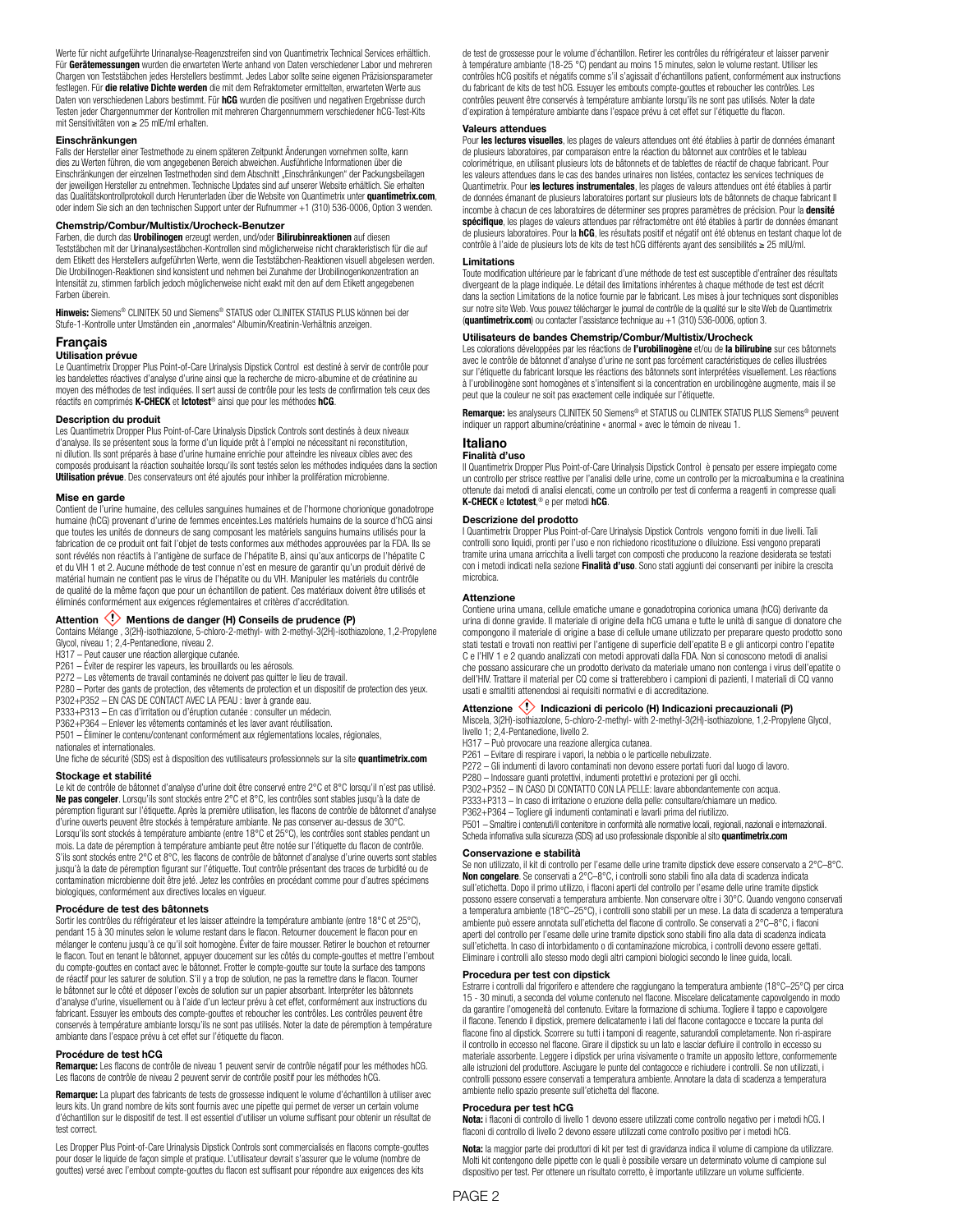I Dropper Plus Point-of-Care Urinalysis Dipstick Controls vengono forniti in flaconi con punta contagocce per rendere comoda e facile l'erogazione. Ciascun utente deve convalidare che il volume (numero di gocce) erogato dalla punta contagocce del flacone sia sufficiente a soddisfare i requisiti relativi al volume di campione dei kit di test di gravidanza. Estrarre i controlli dal frigorifero e attendere almeno 15 minuti, a seconda del volume restante, che raggiungano la temperatura ambiente (18-25 °C). Utilizzare i controlli positivi e negativi hCG come se fossero campioni di paziente, seguendo le istruzioni del produttore del kit di test hCG. Pulire le punte contagocce e rimettere il tappo sui controlli. I controlli possono essere conservati a temperatura ambiente quando non vengono utilizzati. Registrare la data di scadenza a temperatura ambiente nello spazio fornito sull'etichetta del flacone.

#### **Risultati attesi**

Per **le letture visive**, gli intervalli attesi sono stati definiti tramite dati interlaboratoriali ottenuti confrontando la reazione del dipstick che avviene con i controlli rispetto al grafico cromatico di confronto relativo a diversi lotti di dipstick o pastiglie reagenti di ciascun produttore. Per i valori attesi relativi alle strisce reagenti per l'analisi delle urine non elencate, contattare il servizio tecnico Quantimetrix. Per **le letture strumentali**, gli intervalli attesi sono stati definiti in base a dati interlaboratoriali ottenuti da diversi lotti di dipstick di ciascun produttore. Ogni laboratorio deve stabilire i propri parametri di precisione. Per il **peso specifico**, gli intervalli<br>attesi tramite rifrattometro sono stati definiti in base a dati interlaboratoriali. Per **hCG**, i risulta negativi sono stati ottenuti testando ciascun numero di lotto dei controlli con più numeri di lotto di diversi kit per test hCG con sensibilità ≥ 25 mIU/ml.

#### **Limiti**

Eventuali future modifiche apportate dal produttore di un metodo di analisi possono originare valori diversi dal range indicato. Nella sezione Limiti delle istruzioni fornite dal produttore sono contenute informazioni dettagliate sui limiti di ogni metodo di analisi sono contenute. Aggiornamenti tecnici sono ottenibili dal nostro sito web. Il registro del controllo della qualità si può ottenere scaricandolo dal sito web Quantimetrix all'indirizzo **quantimetrix.com** oppure contattando il team del Supporto tecnico al numero +1 (310) 536-0006, opzione 3.

#### **Utilizzatori di Chemstrip/Combur/Multistix/Urocheck**

I colori prodotti dalle reazioni di **urobilinogeno** e/o **bilirubina** su questi dipstick con il controllo per l'esame delle urine tramite dipstick potrebbero non rispecchiare quelli illustrati sull'etichetta del fabbricante quando le reazioni del dipstick vengono lette visivamente. Le reazioni dell'urobilinogeno sono costanti e aumentano di intensità all'aumentare della concentrazione di urobilinogeno ma è possibile che non vi sia un'esatta corrispondenza di colore con quelle mostrate sull'etichetta.

**Nota:** Siemens® CLINITEK 50 e Siemens® STATUS o CLINITEK STATUS PLUS potrebbero riscontrare risultati "Anomali" per il rapporto albumina/creatinina con il controllo di Livello 1.

### **Español**

#### **Uso previsto**

El Quantimetrix Dropper Plus Point-of-Care Urinalysis Dipstick Control se utiliza como control para las tiras de reactivos de análisis de orina, microalbúmina y creatinina con los métodos de prueba indicados y como control de pruebas de confirmación, como las tabletas de reactivos **K-CHECK** e **Ictotest**, ® y para los métodos **hCG**.

#### **Descripción del producto**

Los Quantimetrix Dropper Plus Point-of-Care Urinalysis Dipstick Controls se suministran en dos concentraciones. Son líquidos listos para su uso que no necesitan reconstitución ni dilución. Se preparan a partir de orina humana reforzada, para alcanzar las concentraciones buscadas, con compuestos que producen la reacción deseada cuando se prueban con los métodos indicados en la sección **Uso previsto**. Se han añadido conservantes para inhibir la proliferación microbiana.

#### **Precaución**

Contiene orina humana, células sanguíneas humanas y gonadotropina coriónica humana (hCG) de la orina del embarazo. El material fuente del hCG humano y de todas las unidades donantes de sangre que comprenden el material fuente de células humanas utilizado en la fabricación de este producto se ha probado y no se ha detectado ningún reactivo para el antígeno de superficie de la Hepatitis B ni anticuerpos de Hepatitis C y VIH 1 y 2 cuando las pruebas se realizan con métodos aceptados por la FDA. Ningún método de prueba conocido puede asegurar que un producto derivado de material humano no contenga hepatitis o virus VIH. Trabaje con el material QC como lo haría con una muestra de paciente. Los materiales QC deben usarse y eliminarse de acuerdo con los requisitos reglamentarios y de acreditación.

## Atención **(1)** Indicaciones de peligro (H) Consejos de precaución (P)

Mezcla, 3(2H)-isothiazolone, 5-chloro-2-methyl- with 2-methyl-3(2H)-isothiazolone, 1,2-Propylene Glycol, nivel 1; 2,4-Pentanedione, nivel 2.

- H317 Puede causar una reacción alérgica cutánea.
- P261 Evite respirar vapores, niebla o aerosol.
- P272 La ropa de trabajo contaminada no debe sacarse del lugar de trabajo.
- P280 Lleve guantes, prendas y gafas de protección. P302+P352 EN CASO DE CONTACTO CON LA PIEL: lave con agua abundante.
- P333+P313 Si aparece irritación o erupción cutánea: consulte a un médico.
- 

P362+P364 – Quítese la ropa contaminada y lávela antes de volver a utilizarla.

P501 – Elimine el contenido/contenedor conforme a la normativa local, regional, nacional e internacional vigente. Le hoja de datos de seguridad (SDS) está disponible para los usarios profesionales en **quantimetrix.com**.

#### **Almacenamiento y estabilidad**

El control de la tira reactiva para análisis de orina se debe almacenar a 2°C–8°C cuando no se utilice. **No congelar**. Cuando se almacenan a 2°C–8°C, los controles permanecen estables hasta la fecha de caducidad que figura en la etiqueta. Después del primer uso, los frascos de control de la tira reactiva para análisis de orina se pueden almacenar a temperatura ambiente. No almacenar a más de 30°C. Cuando se almacenan a temperatura ambiente (18°C–25°C), los controles son estables durante un mes. La fecha de caducidad a temperatura ambiente se puede anotar en la etiqueta del frasco de control. Si se almacena sin abrir a 2°C–8°C, los frascos del control de la tira reactiva para análisis de orina son estables hasta la fecha de caducidad que figura en la etiqueta. Deseche los controles si tienen un aspecto turbio o si presentan signos de contaminación microbiana. Desechar los controles de la misma forma que cualquier otra muestra biológica, conforme a las normativas locales.

#### **Procedimiento de estudio con tira reactiva**

Extraiga los controles del refrigerador y déjelos estabilizar a temperatura ambiente (18°C–25°C) durante aproximadamente 15-30 minutos, dependiendo del volumen que quede en el frasco. Invierta suavemente el control para garantizar la homogeneidad del contenido. Evitar la formación de espuma. Quite el tapón e invierta el frasco. Mientras sujeta una tira reactiva, apriete suavemente los lados del frasco cuentagotas y toque la tira reactiva con la punta del frasco. Recorra todas las almohadillas de reactivo, saturando bien cada una de ellas. No devuelva el control sobrante al frasco. Gire de lado la tira reactiva y vierta el control sobrante en un material absorbente. Lea las tiras reactivas de orina, visualmente o con un lector instrumental, de acuerdo con las instrucciones del fabricante. Limpie las gotas sobrantes de la punta y vuelva a tapar los controles. Los controles se pueden almacenar a temperatura ambiente cuando no se utilice. Anote la fecha de caducidad a temperatura ambiente en el espacio que se incluye en la etiqueta del frasco.

#### **Procedimiento de estudio de hCG**

**Nota:** Los frascos de control de concentración 1 se deben usar como controles negativos de los métodos de hCG. Los frascos de control de concentración 2 se deben usar como controles positivos de los métodos de hCG. **Nota:** La mayoría de los fabricantes de pruebas de embarazo especifican el volumen de muestra que se debe usar con sus kits. Muchos kits incluyen pipetas de transferencia para poner un volumen determinado de la muestra en el dispositivo de ensayo. Es importante usar el volumen suficiente para poder obtener un resultado correcto.

Los Dropper Plus Point-of-Care Urinalysis Dipstick Controls se suministran en frascos con punta cuentagotas para una dispensación cómoda y fácil. Cada usuario deberá comprobar que el volumen (número de gotas) dispensado por el cuentagotas del frasco sea suficiente para cubrir las necesidades de volumen para la muestra de la prueba de embarazo. Extraiga los controles del refrigerador y déjelos estabilizar a temperatura ambiente (18-25°C) durante al menos 15 minutos, en función del volumen que quede en el frasco. Use los controles positivo y negativo de hCG como si fueran muestras de paciente, de acuerdo con las instrucciones del fabricante del juego de análisis de hCG. Limpie las gotas sobrantes de la punta y vuelva a tapar los controles. Los controles se pueden almacenar a temperatura ambiente cuando no se utilicen. Anote la fecha de caducidad a temperatura ambiente en el espacio que se incluye en la etiqueta del frasco.

#### **Valores esperados**

En el caso de **lecturas visuales**, los intervalos esperados se han establecido a partir de datos de varios laboratorios, comparando la reacción de la tira reactiva que se produce con los controles, con la carta de comparación de colores de varios lotes de tiras reactivas o tabletas de reactivo de cada fabricante. En cuanto a los valores esperados de las tiras de reactivo para análisis de orina que no figuren, póngase en contacto con el Servicio Técnico de Quantimetrix. En el caso de **lecturas con instrumento**, los intervalos esperados se han establecido a partir de datos obtenidos en varios laboratorios con múltiples lotes de tiras reactivas de cada fabricante. Cada laboratorio deberá establecer sus propios parámetros de precisión. En el caso del **peso específico**, los intervalos esperados con el refractómetro se han establecido a partir de datos obtenidos en varios laboratorios. En el caso de **hCG**, los resultados positivo y negativo se obtuvieron analizando cada número de lote de los controles con múltiples números de lote de diferentes kits de análisis de hCG con sensibilidades de ≥ 25 mIU/ml.

#### **Limitaciones**

Cualquier cambio futuro que haga el fabricante del método de estudio puede originar valores diferentes al intervalo indicado. En la sección Limitaciones del folleto de los fabricantes se incluye una información detallada de las limitaciones de cada método de análisis. Encontrará la información técnica actualizada en nuestro sitio web. El registro de control de calidad se puede descargar en el sitio web de Quantimetrix en **quantimetrix.com** o poniéndose en contacto con el Soporte técnico en el +1 (310) 536-0006, opción 3.

#### **Usuarios de Chemstrip/Combur/Multistix/Urocheck**

Los colores producidos por las reacciones al **urobilinógeno** y/o a la **bilirrubina** en esas tiras reactivas del control de la tira reactiva para análisis de orina podrían no corresponderse con los indicados en la etiqueta del fabricante al leer visualmente las reacciones en la tira reactiva. Las reacciones de urobilinógeno son coherentes y se intensifican cuando aumenta la concentración de urobilinógeno, pero puede que no den colores exactamente iguales a los que se muestran en la etiqueta.

**Nota:** Siemens® CLINITEK 50 y Siemens® STATUS o CLINITEK STATUS PLUS pueden ver un resultado en la proporción de albúmina/creatinina calificado de "Anormal" con el control de Nivel 1.

| <b>Analytes</b>                                 | Level 1 - 177481                                           | Level 2 - 177482                                          |
|-------------------------------------------------|------------------------------------------------------------|-----------------------------------------------------------|
|                                                 | Accutest <sup>®</sup> URS 10 Urine Reagent Strips (Visual) |                                                           |
| Leukocytes                                      | Negative                                                   | 15 - 500 cells/uL (Trace - Large)                         |
| <b>Nitrite</b>                                  | Negative                                                   | Positive                                                  |
| Urobilinogen                                    | Normal (0.2 - 1 mg/dL)                                     | $1 - 8$ ma/dL $8$                                         |
| Protein                                         | Negative                                                   | Trace - 300 mg/dL (Trace - $3+$ )                         |
| рH                                              | $5.0 - 6.5$                                                | $7.0 - 8.5$                                               |
| <b>Blood</b>                                    | Negative                                                   | 25 - 200 cells/µL (Small - Large)                         |
| <b>Specific Gravity</b>                         | $1.010 - 1.020$                                            | $1.000 - 1.015$                                           |
| Ketones                                         | Negative                                                   | 5 - 160 mg/dL (Trace - Large)                             |
| <b>Bilirubin</b>                                | Negative                                                   | Small - Large                                             |
| Glucose                                         | Negative                                                   | 100 - 500 mg/dL (Trace - 2+)                              |
| Accutest <sup>®</sup> (Analyzers) <sup>10</sup> |                                                            |                                                           |
| Glucose                                         | Negative                                                   | 100 - 1000 mg/dL (Trace - 3+)                             |
| <b>Bilirubin</b>                                | Negative                                                   | Small - Large                                             |
| Ketones                                         | Negative                                                   | $5 - \ge 80$ mg/dL (Trace - Large)                        |
| <b>Specific Gravity</b>                         | $1.010 - 1.025$                                            | $1.000 - 1.015$                                           |
| <b>Blood</b>                                    | Negative                                                   | 25 - 200 cells/µL (Small - Large)                         |
| pН                                              | $5.0 - 6.5$                                                | $6.5 - 8.5$                                               |
| Protein                                         | Negative                                                   | $30 - 300$ mg/dL                                          |
| Urobilinogen                                    | Normal (0.2 mg/dL)                                         | $1 - \ge 8$ mg/dL <sup>8</sup>                            |
| <b>Nitrite</b>                                  | Negative                                                   | Positive                                                  |
| Leukocytes                                      | Negative                                                   | 15 - 500 cells/µL (Trace - Large)                         |
| Accustrip <sup>®</sup> URS Reader (Visual)      |                                                            |                                                           |
| <b>Bilirubin</b>                                | Negative                                                   | $1 - 4$ ma/dL<br>$(1 + -3)$ (17 - 70 µmol/L) <sup>8</sup> |
| Blood                                           | Negative                                                   | 10 - 250 Ery/µL                                           |
| Glucose                                         | Negative - Normal                                          | 50 - 1000 mg/dL<br>$(2.8 - 55.6$ mmol/L)                  |
| Ketones                                         | Negative                                                   | 25 - 300 mg/dL<br>$(1 + -3+)$ $(2.5 - 30 \text{ mmol/L})$ |
| Leukocytes                                      | Negative                                                   | 25 - 500 Leu/uL                                           |
| Nitrite                                         | Negative                                                   | Positive                                                  |
| pH                                              | $5.0 - 6.5$                                                | $7.0 - 9.0$                                               |
| Protein                                         | Negative                                                   | Trace - $\geq$ 300 mg/dL (Trace - 3+)                     |
| <b>Specific Gravity</b>                         | $1.010 - 1.025$                                            | $1.000 - 1.020$                                           |
| Urobilinogen                                    | Normal                                                     | $2 - 8$ mg/dL $8$                                         |
|                                                 |                                                            |                                                           |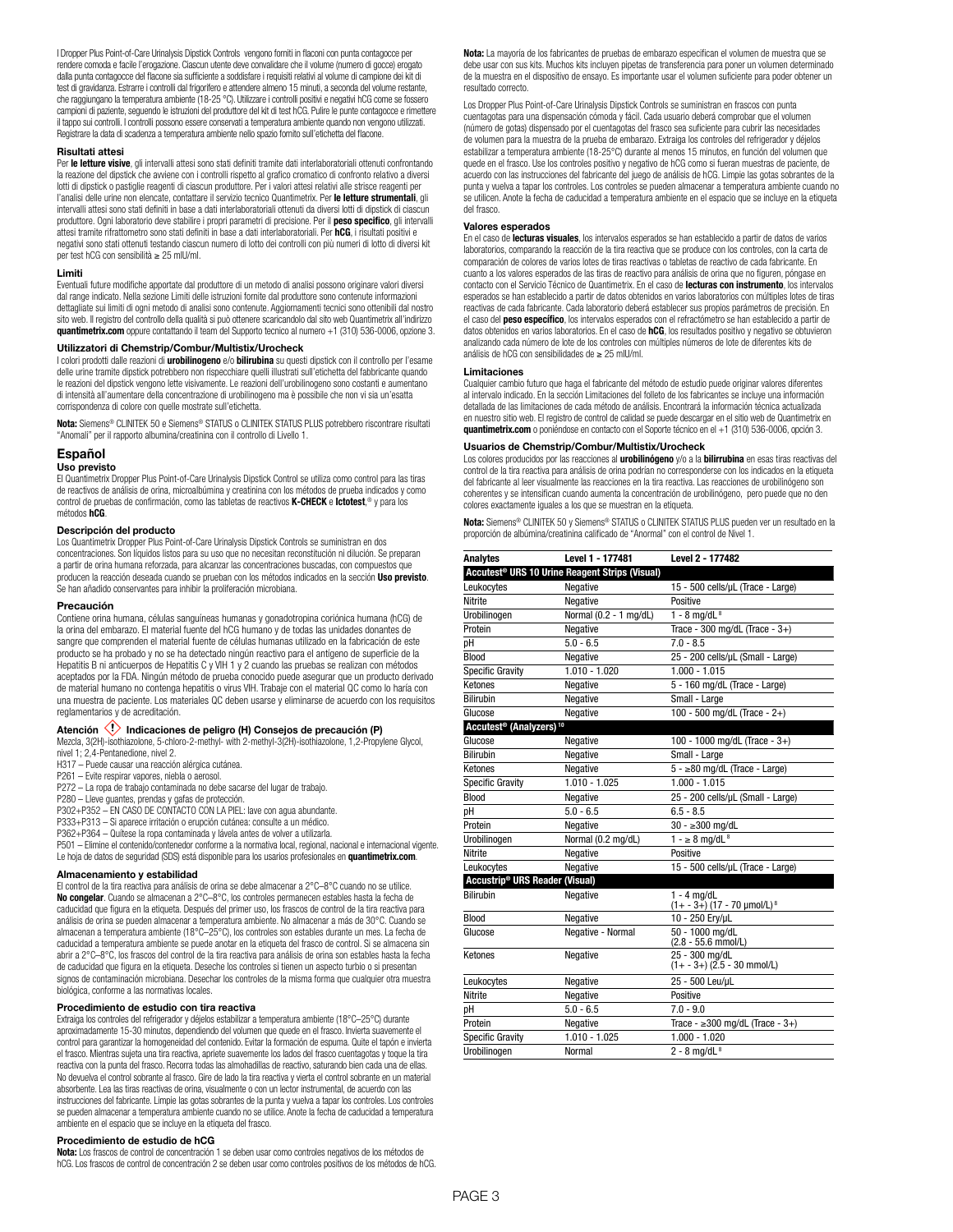| Analytes                            | Level 1 - 177481                                             | Level 2 - 177482                                                           |
|-------------------------------------|--------------------------------------------------------------|----------------------------------------------------------------------------|
|                                     | Beckman Coulter (IRIS Diagnostics®) iChem®VELOCITY™ Analyzer |                                                                            |
| <b>Bilirubin</b>                    | Not compatible                                               | Not compatible                                                             |
| Urobilinogen                        | Normal                                                       | $2.0 - 4.0$ mg/dL $(1 + - 2+)$                                             |
| Ketones                             | Negative                                                     | Trace - 80 mg/dL (Trace - $2+$ )                                           |
| Ascorbic Acid                       |                                                              | Negative                                                                   |
|                                     | Negative                                                     |                                                                            |
| Glucose                             | Negative                                                     | $\overline{50 - 500}$ mg/dL (1+ - 3+)                                      |
| Protein                             | Normal                                                       | $30 - \ge 500$ mg/dL $(1 + -3 +)$                                          |
| Blood                               | Negative                                                     | $0.03 - \ge 1.0$ mg/dL $(1 + -3+)$                                         |
| рH                                  | $5 - 7$                                                      | $6 - 9$                                                                    |
| Nitrite                             | Negative                                                     | Positive <sup>8</sup>                                                      |
| Leukocytes                          | Negative                                                     | 75 - 500 mg/dL $(1 + -3+)$                                                 |
| Specific Gravity                    | 1.017 - 1.023                                                | 1.010 - 1.016                                                              |
|                                     |                                                              | Beckman Coulter IRIS Diagnostics® (iChem®100 Analyzer / vChem 10SG Strips) |
| Bilirubin                           | Not Compatable                                               | Not Compatable                                                             |
| Urobilinogen                        | Normal                                                       | $2.0 - 8.0$ mg/dL $(1 + -3+)$                                              |
| Ketones                             | Negative                                                     | $25 - 300$ mg/dL $(1 + - 3+)$                                              |
| Glucose                             | Normal                                                       | 50 - 500 mg/dL $(1 + -3 +)$                                                |
|                                     |                                                              |                                                                            |
| Protein                             | Negative                                                     | $\overline{30 - 500}$ mg/dL (1+ - 3+)                                      |
| <b>Blood</b>                        | Negative                                                     | $0.03 - \ge 1$ mg/dL $(1 + -3+)$                                           |
| рH                                  | $5 - 6$                                                      | $7 - 9$                                                                    |
| Nitrite                             | Negative                                                     | Positive <sup>8</sup>                                                      |
| Leukocytes                          | Negative                                                     | $25 - 500$ mg/dL $(1 + - 3+)$                                              |
| Specific Gravity                    | $1.005 - 1.015$                                              | $1.000 - 1.010$                                                            |
| <b>Confirmatory and Other Tests</b> |                                                              |                                                                            |
| K-CHECK (Ketones)                   | Negative                                                     | Small - Large                                                              |
| Ictotest (Bilirubin)                | Negative                                                     | Positive                                                                   |
| Refractometer                       | 1.018 - 1.024                                                | $1.012 - 1.018$                                                            |
| (Specific Gravity)                  |                                                              |                                                                            |
| hCG                                 | Negative                                                     | Positive                                                                   |
| pH Paper                            | $4 - 6$                                                      | $7 - 9$                                                                    |
| Sulfosalicylic Acid                 | Negative $(\leq 0.05)^{11}$                                  | Positive $(>=0.50)$ <sup>11</sup>                                          |
| (Total Protein)                     |                                                              |                                                                            |
|                                     | DFI CYBOW . ComboStik . DUS Urine Reagent Strips (Visual)    |                                                                            |
| Urobilinogen                        | Normal (0.1~1 mg/dL)                                         | Normal~2 mg/dL (0.1~33 µmol/L)                                             |
| Glucose                             |                                                              | 50~2000 mg/dL (2.8~111 mmol/L)                                             |
|                                     | Negative                                                     |                                                                            |
| <b>Bilirubin</b>                    | Negative                                                     | Small~Large $(1+-3+)$                                                      |
| Ketones                             | Negative                                                     | 5~100 mg/dl (0.5~4 mmol/L)                                                 |
|                                     | 1.015~1.025                                                  | $(Trace-3+)$                                                               |
| <b>Specific Gravity</b>             |                                                              | 1.005~1.020                                                                |
| Blood                               | Negative                                                     | 10~250 RBC/µL $(1+-3+)$                                                    |
| рH                                  | $5 - 6.5$                                                    | 7~9                                                                        |
| Protein, Total                      | Negative                                                     | 15~300 mg/dL (0.15~3.0 g/L)                                                |
|                                     |                                                              | $(Trace~3+)$                                                               |
| Nitrite                             | Negative                                                     | Positive                                                                   |
| Leukocytes                          | Negative                                                     | 15~500 WBC/µL (Trace~3+)                                                   |
| Creatinine                          | 10~50 mg/dL                                                  | 100~300 mg/dL (8.8~26.5 mmol/L)                                            |
|                                     | $(0.5 - 0.9$ mmol/L)                                         |                                                                            |
| Microalbumin                        | 10 mg/L                                                      | 30~150 mg/L                                                                |
|                                     | DFI CYBOW Reader 300 . ComboStik R-300 . DUS R-300           |                                                                            |
| Urobilinogen                        | Normal $(0.1 - 1$ mg/dL)                                     | Normal~2 mg/dL (0.1~33 µmol/L)                                             |
| Giucose                             | Negative                                                     | 50~2000 mg/al (2.8~111 mmoi/L)                                             |
| <b>Bilirubin</b>                    | Negative                                                     | Small~Large $(1+\sim3+)$                                                   |
| Ketones                             | Negative                                                     | 5~100 mg/dl (0.5~4 mmol/L)                                                 |
|                                     |                                                              | $(Trace-3+)$                                                               |
| <b>Specific Gravity</b>             | 1.015~1.025                                                  | 1.005~1.020                                                                |
| <b>Blood</b>                        | Negative                                                     | 10~250 RBC/µL (1+~3+)                                                      |
| рH                                  | $5 - 6.5$                                                    | $7 - 9$                                                                    |
| Protein, Total                      | Negative                                                     | 15~300 mg/dL (0.15~3.0 g/L)                                                |
|                                     |                                                              | $(Trace-3+)$                                                               |
| Nitrite                             | Negative                                                     | Positive                                                                   |
| Leukocytes                          | Negative                                                     | 15~500 WBC/µL (Trace~3+)                                                   |
| Creatinine                          | 10~50 mg/dL                                                  | 100~300 mg/dL (8.8~26.5 mmol/L)                                            |
|                                     | $(0.5 - 0.9$ mmol/L)                                         |                                                                            |
| Microalbumin                        | $10$ mg/L                                                    | 30~150 ma/L                                                                |
|                                     | DFI's CYBOW R-50(50S) . ComboStik R-50(50S) . DUS R-50(50S)  |                                                                            |
| Urobilinogen                        |                                                              |                                                                            |
| Glucose                             |                                                              |                                                                            |
|                                     | Normal $(0.1 - 1$ mg/dL)                                     | Normal~2mg/dL (0.1~33µmol/L)                                               |
|                                     | Negative                                                     | 50~2000 mg/dL (2.8~111 mmol/L)                                             |
| Bilirubin                           | Negative                                                     | Small~Large $(1+-3+)$                                                      |
| Ketones                             | Negative                                                     | 5~100 mg/dl (0.5~4 mmol/L)                                                 |
|                                     |                                                              | $(Trace-3+)$                                                               |
| <b>Specific Gravity</b>             | 1.015~1.025                                                  | 1.005~1.020                                                                |
| Blood                               | Negative                                                     | 10~250 RBC/µL (1+~3+)                                                      |
| рH                                  | $5 - 6.5$                                                    | $7 - 9$                                                                    |
| Protein, Total                      | Negative                                                     | 15~300 mg/dL (0.15~3.0 g/L)                                                |
|                                     |                                                              | $(Trace-3+)$                                                               |
| Nitrite                             | Negative                                                     | Positive                                                                   |
| Leukocytes                          | Negative                                                     | 15~500 WBC/µL (Trace~3+)                                                   |
| Creatinine                          | 10~50 mg/dL                                                  | 100~300 mg/dL (8.8~26.5 mmol/L)                                            |
| Microalbumin                        | $(0.5 - 0.9$ mmol/L)<br>10 mg/L                              | 30~150 mg/L                                                                |

| <b>Analytes</b>                                 | Level 1 - 177481                                                                 | Level 2 - 177482                                                            |
|-------------------------------------------------|----------------------------------------------------------------------------------|-----------------------------------------------------------------------------|
|                                                 |                                                                                  | DFI CYBOW Reader 720 (600S) . CombiStik R-700 (R-600S) . DUS R-720 (R-600S) |
| Urobilinogen                                    | Normal (0.1~1 mg/dL)                                                             | Normal~2 mg/dL (0.1~33 µmol/L)                                              |
| Glucose                                         | Negative                                                                         | 50~2000 mg/dL (2.8~111 mmol/L)                                              |
| Bilirubin                                       | Negative                                                                         | Small~Large $(1+-3+)$                                                       |
| Ketones                                         | Negative                                                                         | 5~100 mg/dl (0.5~4 mmol/L)<br>$(Trace~3+)$                                  |
| <b>Specific Gravity</b>                         | $1.015 - 1.025$                                                                  | $1.005 - 1.020$                                                             |
| <b>Blood</b>                                    | Negative                                                                         | 10~250 RBC/µL $(1+-3+)$                                                     |
| рH                                              | $5 - 6.5$                                                                        | $7 - 9$                                                                     |
| Protein, Total                                  | Negative                                                                         | 15~300mg/dL (0.15~3.0 g/L)                                                  |
| Nitrite                                         | Negative                                                                         | $(Trace-3+)$<br>Positive                                                    |
| Leukocytes                                      | Negative                                                                         | 15~500 WBC/µL (Trace~3+)                                                    |
| Creatinine                                      | 10~50 mg/dL                                                                      | 100~300 mg/dL (8.8~26.5 mmol/L)                                             |
|                                                 | $(0.5 - 0.9$ mmol/L)                                                             |                                                                             |
| Microalbumin                                    | $10$ mg/L                                                                        | 30~150 mg/L                                                                 |
|                                                 | Fisherbrand® • Germaine AimStrip® 10SG Strips/Visual                             |                                                                             |
| Leukocytes                                      | Negative                                                                         | $70 - 500$ mg/dL $(1 + -3 +)$                                               |
| Nitrite                                         | Normal                                                                           | Positive<br>1 - 4 mg/dL (17 - 70 µmol/L)                                    |
| Urobilinogen<br>Protein                         | 0.2 mg/dL Normal<br>Negative                                                     | $30 - 300$ mg/dL $(1 + -3)$                                                 |
| pH                                              | $5.0 - 7.0$                                                                      | $6.5 - 8.0$                                                                 |
| Blood                                           | Negative                                                                         | $1 + - 3 +$                                                                 |
| <b>Specific Gravity</b>                         | $1.015 - 1.025$                                                                  | $1.005 - 1.015$                                                             |
| Ketones                                         | Negative                                                                         | 5 - 160 mg/dL (Trace - $4+$ )                                               |
| <b>Bilirubin</b>                                | Negative                                                                         | 2 - 4 mg/dL (35 - 70 µmol/L) (2+ - 3+)                                      |
| Glucose                                         | Negative                                                                         | 100 - 500 mg/dL $(\pm - 2+)$                                                |
|                                                 | Fisherbrand® • Germaine AimStrip® 10SG Strips • Aim Urine Analyzer 2             |                                                                             |
| Leukocytes                                      | Negative                                                                         | $70 - 500$ mg/dL $(1 + -3+)$                                                |
| Nitrite                                         | Normal                                                                           | Positive                                                                    |
| Urobilinogen                                    | 0.2 mg/dL Normal                                                                 | 0.2 mg/dL Normal                                                            |
| Protein                                         | Negative                                                                         | $30 - 300$ mg/dL $(1 + -3 +)$                                               |
| рH<br>Blood                                     | $5.0 - 7.0$<br>Negative                                                          | $7.0 - 8.5$<br>$1 + - 3 +$                                                  |
| <b>Specific Gravity</b>                         | $1.010 - 1.025$                                                                  | $1.010 - 1.015$                                                             |
| Ketones                                         | Negative                                                                         | 5 - 160 mg/dL (Trace - $4+$ )                                               |
| Bilirubin                                       | Negative                                                                         | 1 - 4 mg/dL (17 - 70 $\mu$ mol/L) (1+ - 3+)                                 |
| Glucose                                         | Negative                                                                         | 100 - 500 mg/dL ( $\pm$ - 2+)                                               |
|                                                 | Henry Schein OneStepPlus . Urispec Plus Analyzer (Visual)                        |                                                                             |
| <b>Bilirubin</b>                                | Negative                                                                         | $1 - 4$ mg/dL                                                               |
| Blood                                           | Negative -10 Ery/uL                                                              | $(1 + -3+)$ $(17 - 70 \text{ \mu} \text{mol/L})^8$                          |
| Glucose                                         | Negative - Normal                                                                | 10 - 250 Ery/µL<br>$50 - 500$ mg/dL                                         |
|                                                 |                                                                                  | $(8.3 - 27.8$ mmol/L) <sup>9</sup>                                          |
| Ketones                                         | Negative                                                                         | 25 - 300 mg/dL                                                              |
| Leukocytes                                      | Negative                                                                         | $(1 + -3 +)$ $(2.5 - 30$ mmol/L)<br>25 - 500 Leu/uL                         |
| Nitrite                                         | Negative                                                                         | Positive                                                                    |
| рH                                              | $5.0 - 6.0$                                                                      | $7.0 - 9.0$                                                                 |
| Protein                                         | Negative                                                                         | 30 - 500 ma/dL                                                              |
|                                                 |                                                                                  | $(0.3 - 5.0$ g/L) $(1 + - 3)$                                               |
| <b>Specific Gravity</b><br>(Density)            | 1.015 - 1.030                                                                    | 1.000 - 1.020                                                               |
| Urobilinogen                                    | Normal                                                                           | 2 - 12 mg/dL (34 - 200 µmol/L) <sup>8</sup>                                 |
| Henry Schein Urispec <sup>®</sup> 10SG (Visual) |                                                                                  |                                                                             |
| Leukocytes                                      | Negative                                                                         | 15 - 500 Cells/µL (Trace - Large (3+))                                      |
| Nitrite                                         | Negative                                                                         | Positive                                                                    |
| Urobilinogen                                    | Normal (0.2 E.U./dL)                                                             | $1 - 8$ E.U./dL                                                             |
| Protein                                         | Negative                                                                         | $30 - 300$ mg/dL $(1 + -3)$                                                 |
| рH                                              | $5.0 - 6.0$                                                                      | $7.5 - 8.5$                                                                 |
| Blood                                           | Negative                                                                         | 25 - 200 Cells/µL (Small - Large (3+))                                      |
| <b>Specific Gravity</b><br>(Density)            | $1.015 - 1.030$                                                                  | $1.005 - 1.015$                                                             |
| Ketones                                         | Negative                                                                         | 5 - 160 mg/dL (Trace - Large)                                               |
| <b>Bilirubin</b>                                | Negative                                                                         | Small - Large $(1 + -3+)$                                                   |
| Glucose                                         | Negative                                                                         | 100 - 500 mg/dL (Trace - 2+)                                                |
|                                                 | MACHEREY-NAGEL <sup>®</sup> URYXXON <sup>®</sup> Relax/300/500 Analyzer (Visual) |                                                                             |
| Bilirubin                                       | Negative                                                                         | $1 - 4$ mg/dL                                                               |
| Blood                                           | Negative                                                                         | $(1 + -3+)$ $(17 - 70 \text{ \mu} \text{mol/L})^8$<br>10 - 250 Ery/µL       |
| Glucose                                         | Negative - Normal                                                                | $50 - \ge 500$ ma/dL                                                        |
|                                                 |                                                                                  | $(8.3 - 27.8$ mmol/L) <sup>9</sup>                                          |
| Ketones                                         | Negative                                                                         | 25 - 300 mg/dL                                                              |
|                                                 |                                                                                  |                                                                             |
|                                                 |                                                                                  | $(1 + -3 +)$ (2.5 - 30 mmol/L)                                              |
| Leukocytes                                      | Negative                                                                         | 25 - 500 Leu/uL                                                             |
| Nitrite<br>рH                                   | Negative                                                                         | Positive<br>$7.0 - 9.0$                                                     |
| Protein                                         | $5.0 - 7.0$<br>Negative                                                          | 30 - 500 mg/dL                                                              |
|                                                 |                                                                                  | $(0.3 - 5.0$ g/L) $(1 + -3+)$                                               |
| <b>Specific Gravity</b>                         | $1.005 - 1.025$                                                                  | $1.000 - 1.020$                                                             |
| (Density)<br>Urobilinogen                       | Normal                                                                           | 2 - 12 mg/dL<br>(34 - 200 µmol/L) <sup>8</sup>                              |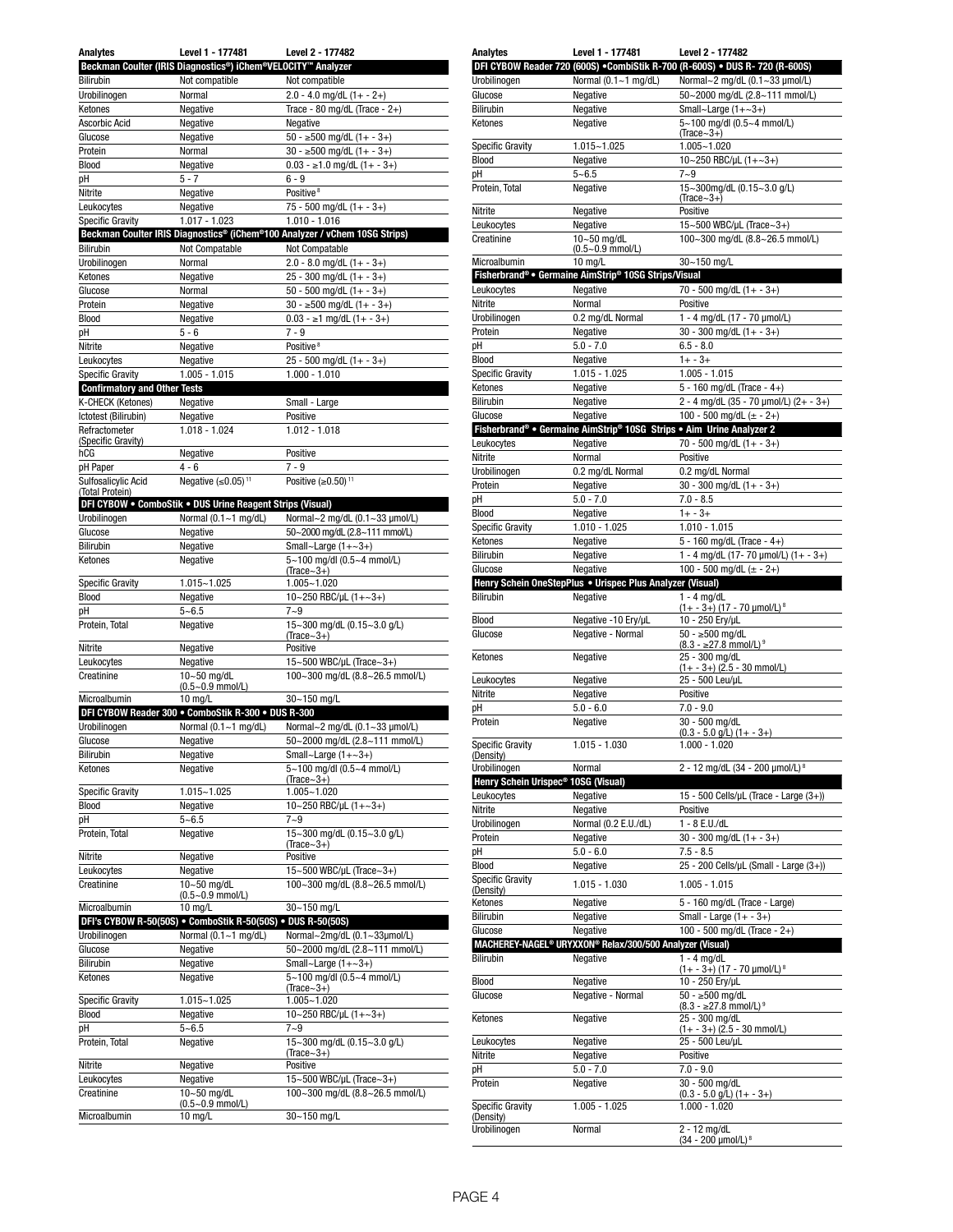| Analytes                                 | Level 1 - 177481                                                             | Level 2 - 177482                                                           |
|------------------------------------------|------------------------------------------------------------------------------|----------------------------------------------------------------------------|
|                                          | McKesson <sup>®</sup> Consult Diagnostics 10SG Urine Reagent Strips (Visual) |                                                                            |
| Glucose                                  | Negative                                                                     | 100 - 500 mg/dL $(\pm$ - 2+)                                               |
| Bilirubin                                | Negative                                                                     | 1 - 4 mg/dL $(1 + -3+)$                                                    |
| Ketones                                  | Negative                                                                     | $5 - 160 (= -4+)$                                                          |
| <b>Specific Gravity</b>                  | $1.015 - 1.030$                                                              | $1.005 - 1.015$                                                            |
| Blood                                    | Negative                                                                     | $1 + -3 +$                                                                 |
| pH                                       | $5.0 - 6.0$                                                                  | $7.5 - 9.0$                                                                |
| Protein                                  | Negative                                                                     | 30 - 300 mg/dL $(1 + -3 +)$                                                |
| Urobilinogen                             | Normal (0.2 E.U./dL)                                                         | $1 - 8$ mg/dL                                                              |
| Nitrite                                  | Negative                                                                     | Positive                                                                   |
| Leukocytes                               | Negative                                                                     | 15 - 500 Leu/uL $(\pm$ - 3+)                                               |
| McKesson <sup>®</sup> 120 Urine Analyzer |                                                                              |                                                                            |
| Leukocytes                               | Negative                                                                     | 70 - 500 Leu/µL (1+ - 3+)                                                  |
| Nitrite                                  | Negative                                                                     | Positive                                                                   |
| Urobilinogen                             | Normal (0.2 E.U./dL)                                                         | $0.2 - 2.0$ mg/dL <sup>13</sup>                                            |
| Protein                                  | Negative                                                                     | Trace - 300 g/dL $(\pm$ - 3+)                                              |
| рH                                       | $5.0 - 6.5$                                                                  | $7.0 - 8.5$                                                                |
| Blood                                    | Negative                                                                     | $25 - 200(1 + - 3+)$                                                       |
| <b>Specific Gravity</b>                  | 1.020 - 1.030                                                                | $1.005 - 1.020$                                                            |
| Ketones                                  | Negative                                                                     | $5 - 80$ (Trace $-3+$ )                                                    |
| Bilirubin                                | Negative                                                                     | 1 - 4 mg/dL $(1 + -3+)$                                                    |
| Glucose                                  | Negative                                                                     | 100 - ≥1000 mg/dL (Trace - 3+)                                             |
|                                          | ROCHE VISUAL TESTING (Visual Test Strips Only) (USA)                         |                                                                            |
| <b>Specific Gravity</b>                  | 1.015 - 1.030                                                                | $1.000 - 1.015$                                                            |
| рH                                       | $5 - 7$                                                                      | $7 - 9$                                                                    |
| Leukocytes                               | Negative                                                                     | Trace - $3+$                                                               |
| Nitrite                                  | Negative                                                                     | Positive                                                                   |
| Protein                                  | Negative                                                                     | 30 - 500 mg/dL                                                             |
| Glucose                                  | Normal                                                                       | 250 - 1000 mg/dL                                                           |
| Ketones                                  | Negative                                                                     | Small - Large $(1 + -3+)$                                                  |
| Urobilinogen <sup>9*</sup>               | Normal                                                                       | $1 - 12$ mg/dL                                                             |
| Bilirubin <sup>9*</sup>                  | Negative                                                                     | $1 + -3 +$                                                                 |
| Blood                                    | Negative                                                                     | 50 - 250 Ery/µL                                                            |
| Microalbumin <sup>6</sup>                | Negative                                                                     | 5 - 100 mg/L                                                               |
|                                          | ROCHE Chemstrip 101 or ROCHE Urisys 1100 (USA)                               |                                                                            |
| Blood                                    | Negative                                                                     | Trace - 250 Ery/µL (Trace - $2+)$                                          |
| Bilirubin                                | Negative                                                                     | 1 - 6 mg/dL $(1 + -3+)$                                                    |
| Urobilinogen                             | Normal                                                                       | 1 - 8 mg/dL $(1 + -3 +)^{8*}$                                              |
| Ketones                                  | Negative                                                                     | 15 - 150 mg/dL $(1 + -3+)$                                                 |
| Glucose                                  | Normal                                                                       | 100 - 1000 mg/dL $(1 + -3 +)$                                              |
|                                          | Normal <sup>7</sup>                                                          | 30 - 500 mg/dL $(1 + -3 +)$ <sup>8*</sup>                                  |
| Protein                                  |                                                                              |                                                                            |
| Nitrite                                  | Negative                                                                     | Positive                                                                   |
| Leukocytes                               | Negative                                                                     | 25 - 500 Leu/µL (Trace - 2+)                                               |
| рH                                       | $5 - 6.5$                                                                    | 7-9                                                                        |
| <b>Specific Gravity</b>                  | 1.015 - 1.025                                                                | $1.000 - 1.015$                                                            |
| ROCHE cobas 6500 (cobas u 601) (USA)     |                                                                              |                                                                            |
| Blood                                    | Negative                                                                     | 150 - 250 Ery/uL                                                           |
| Leukocytes<br>Nitrite                    | Negative<br>Negative                                                         | 100 - 500 Leu/µL<br>Positive                                               |
| Ketones                                  | Negative                                                                     | 15 - 150 mg/dL                                                             |
| Glucose                                  | Normal                                                                       | 250 - 1000 mg/dL                                                           |
| Protein                                  | Negative $7$                                                                 | 30 - 100 mg/dL <sup>8</sup>                                                |
| Urobilinogen                             | Normal                                                                       | 1 - 8 mg/dL $8*$                                                           |
| Bilirubin                                | Negative                                                                     | $3 - 6$ mg/dL *                                                            |
| pН                                       | 5 - 6                                                                        | $7 - 9$                                                                    |
| Specific Gravity                         | 1.016 - 1.027                                                                | 1.009 - 1.020                                                              |
| ROCHE cobas u 411 (USA)                  |                                                                              |                                                                            |
| Blood                                    | Negative                                                                     | $50 - 250$ Ery/µL $(3 + -5+)$                                              |
| <b>Bilirubin</b>                         | Negative                                                                     | 1 - 6 mg/dL $(1 + -3 +)^*$                                                 |
| Urobilinogen                             | Negative - Normal                                                            | 1 - 8 mg/dL $(1 + -3 +)^{8*}$                                              |
| Ketones                                  | Negative                                                                     | 15 - 150 mg/dL $(1 + - 4 +)$                                               |
| Glucose                                  | Negative - Normal                                                            | 100 - 1000 mg/dL $(2 + - 4 +)$                                             |
| Protein                                  | Negative <sup>7</sup>                                                        | $30 - 500$ ma/dL $(2 + -4 +)$ <sup>8</sup>                                 |
| Nitrite                                  | Negative                                                                     | Positive                                                                   |
| Leukocytes                               | Negative                                                                     | 100 - 500 Leu/µL (2+ - 3+)                                                 |
| рH                                       | $5 - 6.5$                                                                    | $7 - 9$                                                                    |
| Specific Gravity                         | 1.020 - 1.030                                                                | $1.000 - 1.020$                                                            |
| ROCHE Urisys 1800 (USA)                  |                                                                              |                                                                            |
| Blood                                    | Negative                                                                     | $50 - 250$ Ery/µL $(3 + -5 +)$                                             |
| Bilirubin                                | Negative                                                                     | 1 - 6 mg/dL $(1 + -3 +)^*$                                                 |
| Urobilinogen                             | Negative - Normal                                                            | 1 - 8 mg/dL $(1 + -3 +)^{8*}$                                              |
| Ketones                                  | Negative                                                                     | 15 - 150 mg/dL $(1 + - 4 +)$                                               |
| Glucose<br>Protein                       | Negative - Normal<br>Negative $7$                                            | 100 - 1000 mg/dL $(2 + - 4 +)$<br>75 - 500 mg/dL $(2 + -4 +)$ <sup>8</sup> |
| Nitrite                                  | Negative                                                                     | Positive                                                                   |
| Leukocytes                               | Negative                                                                     | 100 - 500 Leu/µL $(2 + -3+)$                                               |
| pН                                       | $5 - 6.5$                                                                    | $7 - 9$                                                                    |
| <b>Specific Gravity</b>                  | 1.020 - 1.030                                                                | 1.000 - 1.020                                                              |

| <b>Analytes</b>                         | Level 1 - 177481                                        | Level 2 - 177482                                       |
|-----------------------------------------|---------------------------------------------------------|--------------------------------------------------------|
|                                         | Siemens® VISUAL TESTING (Visual Test Strips Only)       |                                                        |
| Glucose                                 | Negative                                                | 100 - 500 mg/dL                                        |
| Bilirubin                               | Negative                                                | Small - large $(1 + -3+)$                              |
| Ketones                                 | Negative                                                | 5 - 160 mg/dL (Trace - Large)                          |
| <b>Specific Gravity</b>                 | $1.015 - 1.025$                                         | $1.005 - 1.015$                                        |
| <b>Blood</b><br>рH                      | Negative<br>$5.0 - 6.5$                                 | Small - Large $(1 + -3+)$<br>$7.0 - 8.5$               |
| Protein                                 | Negative                                                | $30 - 300$ mg/dL $(1 + -3+)$                           |
| Urobilinogen                            | Norm (0.2 E.U. /dL) 7                                   | $1.0 - 8.0$ E.U./dL *                                  |
| Nitrite                                 | Negative                                                | Positive                                               |
| Leukocytes                              | Negative                                                | Trace - Large (Trace - 3+)                             |
| Creatinine <sup>3</sup>                 | 10 - 50 mg/dL                                           | 100 - 300 mg/dL                                        |
| Siemens® CLINITEK 50                    |                                                         |                                                        |
| Glucose                                 | Negative                                                | 100 - 500 mg/dL (Trace - 2+)                           |
| Bilirubin                               | Negative                                                | Small - Large $(1 + -3+)$                              |
| Ketones                                 | Negative                                                | Trace - $\geq 80$ mg/dL ( $\pm$ - 3+)                  |
| <b>Specific Gravity</b>                 | $1.010 - \ge 1.030$                                     | ≤1.005 - 1.020                                         |
| <b>Blood</b><br>pH                      | Negative<br>$5.0 - 6.0$                                 | Small - Large $(1 + -3+)$<br>$7.0 - \ge 9.0$           |
| Protein                                 | Negative                                                | $30 - 300$ mg/dL $(1 + -3)$                            |
| Urobilinogen                            | Normal (0.2 E.U./dL)                                    | $1.0 - 4.0$ E.U./dL                                    |
| Nitrite                                 | Negative                                                | Positive                                               |
| Leukocytes                              | Negative                                                | Trace - Large (Trace - $3+$ )                          |
| Microalbumin <sup>2</sup>               | ≤10 - 30 mg/L                                           | 30 - 300 mg/L                                          |
| Creatinine <sup>4</sup>                 | 10 - 100 mg/dL                                          | 100 - 300 mg/dL                                        |
| Siemens® CLINITEK 500                   |                                                         |                                                        |
| Glucose                                 | Negative                                                | 100 - 500 mg/dL (Trace - 2+)                           |
| <b>Bilirubin</b>                        | Negative                                                | Small - Large $(1 + -3+)$                              |
| Ketones                                 | Negative                                                | Trace - ≥80 mg/dL (± - 3+)                             |
| <b>Specific Gravity</b><br><b>Blood</b> | $1.015 - \ge 1.030$                                     | ≤1.005 - 1.020                                         |
| pH                                      | Negative<br>$5.0 - 6.5$                                 | Small - Large $(1 + -3+)$<br>$7.5 - 29.0$              |
| Protein                                 | Negative                                                | $30 - 300$ mg/dL $(1 + - 3)$                           |
| Urobilinogen                            | Normal (0.2 E.U./dL)                                    | $1.0 - \ge 8.0$ E.U./dL                                |
| Nitrite                                 | Negative                                                | Positive                                               |
| Leukocytes                              | Negative                                                | Trace - Large (Trace - 3+)                             |
| Creatinine <sup>4</sup>                 | 10 - 50 mg/dL                                           | 100 - 300 mg/dL                                        |
| <b>Siemens® CLINITEK ADVANTUS</b>       |                                                         |                                                        |
|                                         |                                                         |                                                        |
| Glucose                                 | Negative                                                | 100 - 500 mg/dL (Trace - 2+)                           |
| Bilirubin                               | Negative                                                | Small - Large $(1 + -3+)$                              |
| Ketones                                 | Negative                                                | Trace - $\geq 80$ mg/dL ( $\pm$ - 3+)                  |
| <b>Specific Gravity</b>                 | $1.015 - \ge 1.030$                                     | ≤1.005 - 1.020                                         |
| <b>Blood</b>                            | Negative                                                | Small - Large $(1 + -3+)$                              |
| рH                                      | $5.0 - 6.5$                                             | $7.5 - 29.0$                                           |
| Protein<br>Urobilinogen                 | Negative<br>Normal (0.2 E.U./dL)                        | $30 - 300$ mg/dL $(1 + -3)$<br>$1.0 - \ge 8.0$ E.U./dL |
| Nitrite                                 | Negative                                                | Positive                                               |
| Leukocytes                              | Negative                                                | Trace - Large (Trace - 3+)                             |
| Creatinine <sup>4</sup>                 | 10 - 50 mg/dL                                           | 100 - 300 mg/dL                                        |
|                                         | SIEMENS CLINITEK STATUS or SIEMENS CLINITEK STATUS PLUS |                                                        |
| Glucose                                 | Negative                                                | 100 - 500 mg/dL (Trace - 2+)                           |
| Bilirubin                               | Negative                                                | Small - Large $(1 + -3+)$                              |
| Ketones                                 | Negative                                                | Trace - $\geq 160$ mg/dL (Trace - 4+)                  |
| <b>Specific Gravity</b>                 | 1.015-1.025                                             | $1.010 - 1.025$                                        |
| <b>Blood</b>                            | Negative                                                | Small - Large $(1 + -3+)$                              |
| pH                                      | $5.0 - 6.5$                                             | $7.0 - \ge 9.0$                                        |
| Protein<br>Urobilinogen                 | Negative<br>Normal (0.2 E.U./dL)                        | $30 - 300$ mg/dL $(1 + -3)$<br>$2.0 - 8.0$ E.U./dL     |
| Nitrite                                 | Negative                                                | Positive                                               |
| Leukocytes                              | Negative                                                | Trace - Large (Trace - $3+$ )                          |
| Microalbumin <sup>2</sup>               | 10 - 30 mg/L                                            | 30 - 300 mg/L                                          |
| Creatinine <sup>4</sup>                 | 10 - 100 mg/dL                                          | 100 - 300 mg/dL                                        |
| hCG                                     | Negative                                                | Positive                                               |
| Teco Diagnostics . Visual               |                                                         |                                                        |
| Glucose                                 | Negative                                                | 100 - 1000 mg/dL                                       |
| Bilirubin                               | Negative                                                | Small - Large $(1 + -3+)$                              |
| Ketones                                 | Negative                                                | Trace - 80 mg/dL                                       |
| <b>Specific Gravity</b><br>Blood        | $1.015 - 1.030$<br>Negative                             | $1.010 - 1.025$<br>Small - Large $(1 + -3+)$           |
| рH                                      | $5 - 6.5$                                               | $6.5 - 8.0$                                            |
| Protein                                 | Negative                                                | $30 - 300$ mg/dL $(1 + -3)$                            |
| Urobilinogen                            | Normal (0.2 E.U./dL)                                    | 2 - ≥8 E.U./dL                                         |
| Nitrite                                 | Negative                                                | Positive                                               |
| Leukocytes                              | Negative                                                | Small - Large $(1 + -3+)$                              |
| Albumin<br>Creatinine                   | 10 - 30 mg/L<br>10 - 50 mg/dL                           | 80 - 150 mg/L<br>50 - 200 mg/dL                        |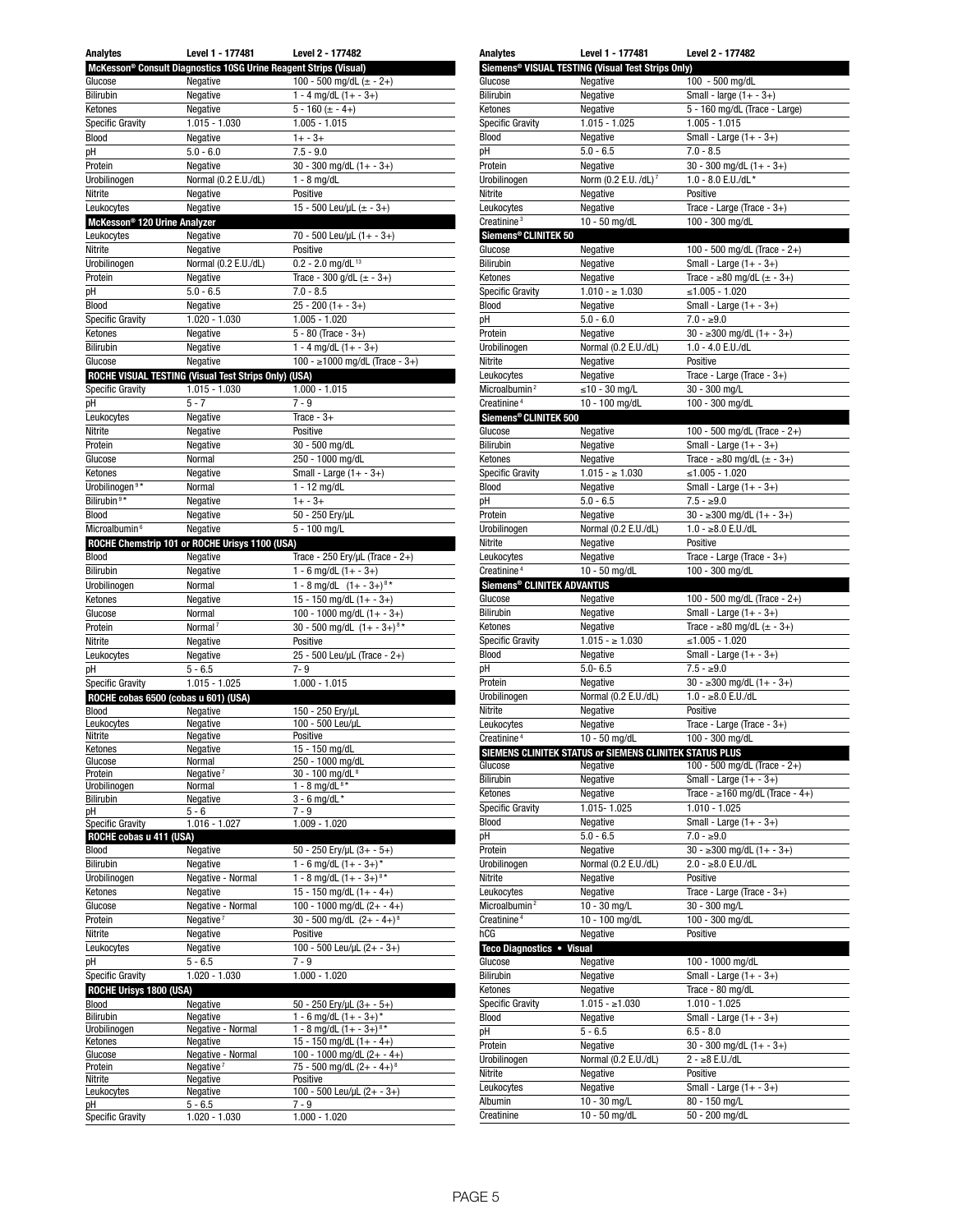| <b>Analytes</b>                 | Level 1 - 177481                                   | Level 2 - 177482                           |
|---------------------------------|----------------------------------------------------|--------------------------------------------|
|                                 | Teco Diagnostics TC-101 . TC-201 . TC-720 Analyzer |                                            |
| Glucose                         | Negative                                           | 100 - 1000 mg/dL                           |
| <b>Bilirubin</b>                | Negative                                           | Small - Large $(1 + -3+)$                  |
| Ketones                         | Negative                                           | Trace - 80 mg/dL                           |
| <b>Specific Gravity</b>         | $1.015 - 1.025$                                    | $1.010 - 1.025$                            |
| <b>Blood</b>                    | Negative                                           | Trace - Large (Trace - $3+$ )              |
| pН                              | $5 - 6.5$                                          | $6.5 - 8.5$                                |
| Protein                         | Negative                                           | Trace - $\geq$ 300 mg/dL (Trace - 3+)      |
| Urobilinogen                    | Normal (0.2 E.U./dL)                               | $2 - \ge 8$ E.U./dL                        |
| Nitrite                         | Negative                                           | Positive                                   |
| Leukocytes                      | Negative                                           | Trace - Large (Trace - $3+$ )              |
| Albumin                         | $10 - 30$ mg/L                                     | 80 - 150 mg/L                              |
| Creatinine                      | 10 - 100 mg/dL                                     | 50 - 300 mg/dL                             |
| Uriscan™ 10 SGL Strips (Visual) |                                                    |                                            |
| Blood                           | Negative                                           | 10 - 250 RBC/µL $(1 + -3+)$                |
| <b>Bilirubin</b>                | Negative                                           | $0.5 - 3.0$ mg/dL $(1 + -3+)$              |
| Urobilinogen                    | 0.1 mg/dL - Normal                                 | $4 - 12$ mg/dL $(2 + - 4 +)$               |
| Ketones                         | Negative                                           | 5 - 100 mg/dL $(\pm - 3+)$                 |
| Protein                         | Negative                                           | $30 - 300$ mg/dL $(1 + - 3)$               |
| Nitrite                         | Negative                                           | Positive                                   |
| Glucose                         | Negative                                           | 250 - 1000 mg/dL $(\pm$ - 3+)              |
| pН                              | $5.0 - 6.0$                                        | $7.5 - 9.0$                                |
| <b>Specific Gravity</b>         | 1.020 - 1.030                                      | 1.005-1.015                                |
| Leukocytes                      | Negative                                           | 25 - 500 WBC/µL (1+ - 3+)                  |
|                                 | Uriscan™ Optima Urine Analyzers 10 SGL Strips      |                                            |
| <b>Blood</b>                    | Negative                                           | 10 - 250 RBC/µL $(1 + -3+)$                |
| <b>Bilirubin</b>                | Negative                                           | $0.5 - 1.0$ mg/dL $(1 + - 2+)$             |
| Urobilinogen                    | Negative - Normal                                  | $4 - 12$ mg/dL $(2 + - 4 +)$               |
| Ketones                         | Negative                                           | $\frac{1}{5}$ - 100 mg/dL (± - 3+)         |
| Protein                         | Negative                                           | 10 - 300 mg/dL $(\pm - 3 + )$ <sup>8</sup> |
| Nitrite                         | Negative                                           | Positive                                   |
| Glucose                         | Negative                                           | 100 - 2000 mg/dL $(\pm - 4+)$              |
| pН                              | $5.0 - 6.0$                                        | $6.5 - 8.5$                                |
| <b>Specific Gravity</b>         | 1.015-1.030                                        | $1.010 - 1.020$                            |
| Leukocytes                      | Negative                                           | 25 - 500 WBC/µL (1+ - 3+)                  |
|                                 |                                                    |                                            |

**INTERNATIONAL USE ONLY**<br>This Section is for International Use only and contains data for methods<br>that are not available or cleared for diagnostic use in the United States.

| <b>Analytes</b>                   | Level 1 - 177481                                     | Level 2 - 177482                                   |
|-----------------------------------|------------------------------------------------------|----------------------------------------------------|
| 77 Elektronika (Visual/Analyzers) |                                                      |                                                    |
| <b>Bilirubin</b>                  | Negative                                             | Negative - 6 mg/dL (Negative - $3+$ ) <sup>9</sup> |
| Urobilinogen                      | Normal                                               | Normal - 12 mg/dL (Normal - $4+$ ) <sup>9</sup>    |
| Ketones                           | Negative                                             | $5 - 150$ mg/dL $((+) - 3+)$                       |
| Ascorbic Acid                     | Negative                                             | Negative                                           |
| Glucose                           | Normal                                               | 50 - 1000 mg/dL $(1 + - 4 +)$                      |
| Protein                           | Negative                                             | $15 - 500$ mg/dL $((+) - 3+)$                      |
| Blood                             | Negative                                             | $50 - 300$ p/µL $(2 + -3 +)$                       |
| pН                                | $5 - 7$                                              | $6 - 8$                                            |
| Nitrite                           | Negative                                             | Positive                                           |
| Leukocytes                        | Negative                                             | 75 - 500 Leu/µL (2+ - 3+)                          |
| Specific Gravity                  | $1.010 - 1.030$                                      | $1.000 - 1.025$                                    |
| Creatinine                        | 10 - 100 mg/dL                                       | 100 - 300 mg/dL                                    |
|                                   | (0.9 - 8.8 mmol/L)                                   | (8.8 - 26.5 mmol/L)                                |
| Microalbumin                      | $\leq 10$ mg/L                                       | 150 - 500 mg/L                                     |
|                                   | Analyticon <sup>®</sup> (Combi Screen Strips Visual) |                                                    |
| Bilirubin                         | Negative                                             | $1 + -3 +$                                         |
| Urobilinogen                      | Normal                                               | 2 - 12 mg/dL, 35 - 200 µmol/L 9                    |
| Ketones                           | Negative                                             | $(+) - 3 +$                                        |
| Ascorbic Acid                     | Negative                                             | Negative                                           |
| Glucose                           | Normal                                               | 50 - 1000 mg/dL, 2.8 - 56 mmol/L                   |
| Protein                           | Negative                                             | 30 - 500 mg/dL                                     |
| Blood                             | Negative                                             | 10 - 300 Ery/µL $(1 + -3+)$                        |
| pН                                | $5 - 6$                                              | $6 - 8$                                            |
| Nitrite                           | Negative                                             | Positive                                           |
| Leukocytes                        | Negative                                             | 25 - 500 Leu/uL                                    |
| Specific Gravity                  | $1.010 - 1.020$                                      | $1.000 - 1.010$                                    |
| Creatinine                        | $10 - 100$ mg/dL                                     | $100 - 300$ mg/dL                                  |
|                                   | $(0.9 - 8.8$ mmol/L)                                 | $(8.8 - 26.5$ mmol/L)                              |
| Microalbumin                      | 10 - 80 mg/L                                         | 150 - 500 mg/L                                     |

| Analytes                                      | Level 1 - 177481                                                       | Level 2 - 177482                                            |
|-----------------------------------------------|------------------------------------------------------------------------|-------------------------------------------------------------|
| Analyticon <sup>®</sup> (Combi Scan/Urilyzer) |                                                                        |                                                             |
| Bilirubin                                     | Negative                                                               | 1 - 4 mg/dL, 17 - 70 $\mu$ mol/L (1+ - 3+)                  |
| Urobilinogen                                  | Normal                                                                 | 2 - 12 mg/dL, 35 - 200 µmol/L (1+ - 4+)                     |
| Ketones                                       | Negative                                                               | 10 - 300 mg/dL, 1.0 - 30 mmol/L,                            |
|                                               |                                                                        | $((+) - 3+)$                                                |
| Ascorbic Acid                                 | Negative - 20 mg/dL,<br>Negative - 1+                                  | Negative - 20 mg/dL, Negative - 1+                          |
| Glucose                                       | Normal                                                                 | 50 - 1000 mg/dL, 2.8 - 56 mmol/L $(1 + -5 +)$               |
| Protein                                       | Negative                                                               | $30 - 500$ mg/dL $(1 + -3+)$                                |
| Blood                                         | Negative                                                               | 10 - 300 Ery/uL (1+ - 3+)                                   |
| рH                                            | 5 - 6                                                                  | $6 - 9$                                                     |
| Nitrite                                       | Negative                                                               | Positive                                                    |
| Leukocytes                                    | Negative                                                               | 25 - 500 Leu/µL (1+ - 3+)                                   |
| <b>Specific Gravity</b>                       | 1.010 - 1.025                                                          | $1.000 - 1.010$                                             |
| Creatinine                                    | 10 - 50 mg/dL<br>$(0.9 - 4.4$ mmol/L)                                  | 50 - 300 mg/dl (4.4 - 26.5 mmol/L)                          |
| Microalbumin                                  | 10 - 80 mg/L                                                           | 150 - 500 mg/L                                              |
|                                               | CYPRESS DIAGNOSTICS Urine Strips . CYANStrip . CYANStrip Mini . Visual |                                                             |
| Urobilinogen                                  | Normal (0.1~1.0 mg/dL)                                                 | Normal~2 mg/dL (0.1~33 µmol/L)                              |
| Glucose                                       | Negative                                                               | 50~2000 mg/dL (2.8~111 mmol/L)                              |
| <b>Bilirubin</b>                              | Negative                                                               | Small $\sim$ Large (1+ $\sim$ 3+)                           |
| Ketones                                       | Negative                                                               | 5~100mg/dl (0.5~4mmol/L) (Trace~3+)                         |
| <b>Specific Gravity</b>                       | 1.015~1.025                                                            | $1.005 - 1.020$                                             |
| <b>Blood</b>                                  | Negative                                                               | 10~250 RBC/µL $(1 + \sim 3+)$                               |
| pH                                            | $5 - 6.5$                                                              | $7 - 9$                                                     |
| Protein                                       | Negative                                                               | 15~300 mg/dL (0.15~3.0 g/L)<br>$(Trace~3+)$                 |
| Nitrite                                       | Negative                                                               | Positive                                                    |
| Leukocytes                                    | Negative                                                               | 15~500 WBC/µL (Trace~3+)                                    |
| Microalbumin                                  | 10 mg/L                                                                | 30~150 mg/L                                                 |
| Creatinine                                    | 10~50 mg/dL                                                            | 100~300 mg/dL                                               |
|                                               | $(0.5 - 0.9$ mmol/L)                                                   | $(8.8 - 26.5$ mmol/L)                                       |
|                                               | DiaLab Urine Strip Analyzer 500 . Urine Strip 10C                      |                                                             |
| Leukocytes                                    | Negative                                                               | 70 - 500 (Leu/µL)                                           |
| Nitrite                                       | Negative                                                               | Positive                                                    |
| Urobilinogen                                  | $0.2$ mg/dL                                                            | $0.2 - 1$ mg/dL                                             |
| Protein                                       | Negative                                                               | 30 - 200 mg/dL                                              |
| рH                                            | $5.5 - 6.5$                                                            | $7.0 - 8.5$                                                 |
| <b>Blood</b>                                  | Negative                                                               | $1 + - 3 +$                                                 |
| <b>Specific Gravity</b>                       | $1.010 - 1.025$                                                        | $1.015 - 1.030$                                             |
| Ketones                                       | Negative                                                               | 5 - 160 mg/dL                                               |
| <b>Bilirubin</b>                              | Negative                                                               | $1 - 4$ mg/dL                                               |
| Glucose                                       | Negative                                                               | 100 - 500 mg/dL                                             |
| Microalbumin<br>Creatinine                    | $1 - 3$ mg/dL<br>10 - 50 mg/dL                                         | 3 - 15 mg/dL<br>50 - 200 mg/dL                              |
| Albumin/Creatinine                            | Normal                                                                 | Abnormal                                                    |
| Ratio                                         |                                                                        |                                                             |
|                                               | DFI CYBOW . ComboStik . DUS Urine Reagent Strips (Visual)              |                                                             |
| Urobilinogen                                  | Normal (0.1~1 mg/dL)                                                   | Normal~2 mg/dL (0.1~33 µmol/L)                              |
| Glucose                                       | Negative                                                               | 50~2000 mg/dL (2.8~111 mmol/L)                              |
| <b>Bilirubin</b>                              | Negative                                                               | Small~Large $(1+-3+)$                                       |
| Retories                                      | Negative                                                               | 5~100 mg/dl (0.5~4 mmol/L)<br>$(Trace~3+)$                  |
| <b>Specific Gravity</b>                       | 1.015~1.025                                                            | $1.005 - 1.020$                                             |
| Blood                                         | Negative                                                               | 10~250 RBC/µL $(1+-3+)$                                     |
| рH                                            | $5 - 6.5$                                                              | $7 - 9$                                                     |
| Protein, Total                                | Negative                                                               | 15~300 mg/dL (0.15~3.0 g/L)                                 |
| Nitrite                                       |                                                                        | $(Trace~3+)$<br>Positive                                    |
| Leukocytes                                    | Negative<br>Negative                                                   | 15~500 WBC/µL (Trace~3+)                                    |
| Creatinine                                    | 10~50 mg/dL                                                            | 100~300 mg/dL (8.8~26.5 mmol/L)                             |
|                                               | $(0.5 - 0.9$ mmol/L)                                                   |                                                             |
| Microalbumin                                  | 10 mg/L                                                                | 30~150 mg/L                                                 |
| DFI CYBOW R-50 (50S)                          | • ComboStik R-50 (50S) • DUS R-50 (50S)                                |                                                             |
| Urobilinogen                                  | Normal (0.1~1 mg/dL)                                                   | Normal~2mg/dL (0.1~33µmol/L)                                |
| Glucose<br><b>Bilirubin</b>                   | Negative<br>Negative                                                   | 50~2000 mg/dL (2.8~111 mmol/L)<br>Small~Large $(1+-3+)$     |
| Ketones                                       | Negative                                                               | 5~100 mg/dl (0.5~4 mmol/L)<br>$(Trace-3+)$                  |
| <b>Specific Gravity</b>                       | 1.015~1.025                                                            | 1.005~1.020                                                 |
| <b>Blood</b>                                  | Negative                                                               | 10~250 RBC/µL $(1+-3+)$                                     |
| рH                                            | $5 - 6.5$                                                              | $7 - 9$                                                     |
| Protein, Total                                | Negative                                                               | 15~300 mg/dL (0.15~3.0 g/L)                                 |
|                                               |                                                                        | $(Trace-3+)$                                                |
| Nitrite                                       | Negative                                                               | Positive                                                    |
| Leukocytes<br>Creatinine                      | Negative<br>10~50 mg/dL                                                | 15~500 WBC/µL (Trace~3+)<br>100~300 mg/dL (8.8~26.5 mmol/L) |
|                                               | $(0.5 - 0.9$ mmol/L)                                                   |                                                             |
| Microalbumin                                  | 10 mg/L                                                                | 30~150 mg/L                                                 |
|                                               |                                                                        |                                                             |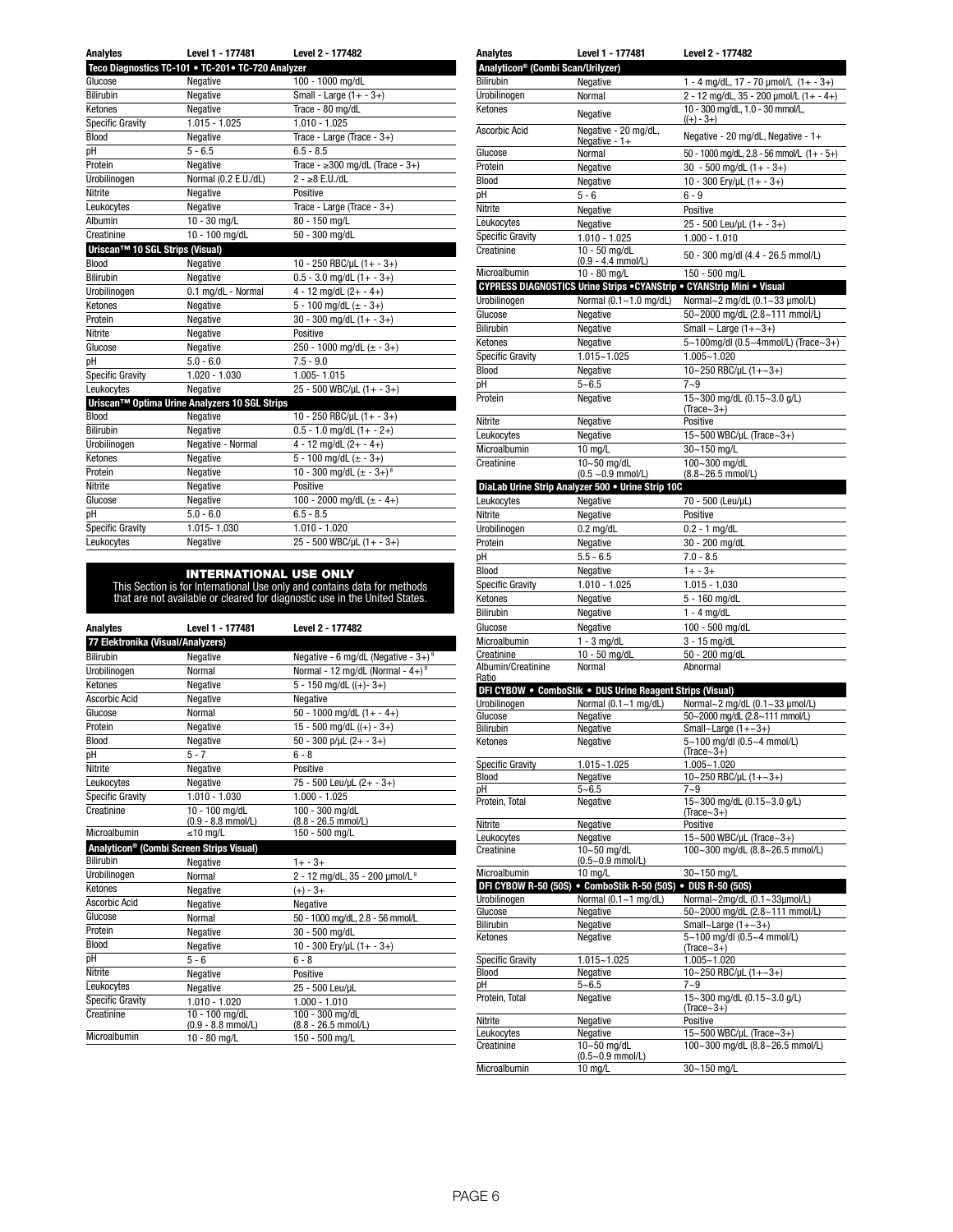| Analytes                                | Level 1 - 177481                                                     | Level 2 - 177482                                                                                                                       |
|-----------------------------------------|----------------------------------------------------------------------|----------------------------------------------------------------------------------------------------------------------------------------|
|                                         | DFI CYBOW Reader 300 . ComboStik R-300 . DUS R-300                   |                                                                                                                                        |
| Urobilinogen                            | Normal $(0.1 - 1$ mg/dL)                                             | Normal~2 mg/dL (0.1~33 µmol/L)                                                                                                         |
| Glucose                                 | Negative                                                             | 50~2000 mg/dL (2.8~111 mmol/L)                                                                                                         |
| Bilirubin                               | Negative                                                             | Small~Large $(1+-3+)$                                                                                                                  |
| Ketones                                 | Negative                                                             | 5~100 mg/dl (0.5~4 mmol/L)                                                                                                             |
|                                         |                                                                      | (Trace $\sim$ 3+)                                                                                                                      |
| <b>Specific Gravity</b>                 | $1.015 - 1.025$                                                      | $1.005 - 1.020$                                                                                                                        |
| Blood                                   | Negative                                                             | 10~250 RBC/µL (1+~3+)<br>$7 - 9$                                                                                                       |
| рH<br>Protein, Total                    | $5 - 6.5$<br>Negative                                                | 15~300 mg/dL (0.15~3.0 g/L)                                                                                                            |
|                                         |                                                                      | $(Trace~3+)$                                                                                                                           |
| Nitrite                                 | Negative                                                             | Positive                                                                                                                               |
| Leukocytes                              | Negative                                                             | 15~500 WBC/µL (Trace~3+)                                                                                                               |
| Creatinine                              | 10~50 mg/dL                                                          | 100~300 mg/dL (8.8~26.5 mmol/L)                                                                                                        |
|                                         | $(0.5 - 0.9$ mmol/L)                                                 |                                                                                                                                        |
| Microalbumin                            | 10 mg/L                                                              | 30~150 mg/L                                                                                                                            |
|                                         |                                                                      | DFI CYBOW Reader 720 (600S) . CombiStik R-700 (R-600S) . DUS R-720 (R-600S)                                                            |
| Urobilinogen                            | Normal $(0.1 - 1$ mg/dL)                                             | Normal~2 mg/dL (0.1~33 µmol/L)                                                                                                         |
| Glucose                                 | Negative                                                             | 50~2000 mg/dL (2.8~111 mmol/L)                                                                                                         |
| Bilirubin                               | Negative                                                             | Small~Large $(1+-3+)$                                                                                                                  |
| Ketones                                 | Negative                                                             | 5~100 mg/dl (0.5~4 mmol/L)<br>$(Trace-3+)$                                                                                             |
| <b>Specific Gravity</b>                 | $1.015 - 1.025$                                                      | 1.005~1.020                                                                                                                            |
| <b>Blood</b>                            | Negative                                                             | 10~250 RBC/µL (1+~3+)                                                                                                                  |
| рH                                      | $5 - 6.5$                                                            | $7 - 9$                                                                                                                                |
| Protein, Total                          | Negative                                                             | 15~300mg/dL (0.15~3.0 g/L)                                                                                                             |
|                                         |                                                                      | $(Trace~3+)$                                                                                                                           |
| Nitrite                                 | Negative                                                             | Positive                                                                                                                               |
| Leukocytes                              | Negative                                                             | 15~500 WBC/uL (Trace~3+)                                                                                                               |
| Creatinine                              | 10~50 mg/dL                                                          | 100~300 mg/dL (8.8~26.5 mmol/L)                                                                                                        |
|                                         | $(0.5 - 0.9$ mmol/L)                                                 |                                                                                                                                        |
| Microalbumin                            | 10 mg/L<br>ERBA LACHEMA DekaPHAN LAURA STRIPS & LAURA Urine Analyzer | 30~150 mg/L                                                                                                                            |
|                                         |                                                                      | ERBA Mannheim Uro-dip 10e STRIPS & Uro-dipcheck 400e Urine Analyzer                                                                    |
| Bilirubin                               | Negative                                                             | $3 - 6$ mg/dL (51 - 103 µmol/L) (2+ - 3+)                                                                                              |
| Blood                                   | Negative                                                             | 50 - 250 Ery/µL (2+ - 3+)                                                                                                              |
| Glucose                                 | Negative                                                             | 100 - 1000 mg/dL (5.5 - 55 mmol/L)                                                                                                     |
|                                         |                                                                      | $(2 + - 4+)$                                                                                                                           |
| Ketones                                 | Negative                                                             | 16 - 156 mg/dL (1.5 - 15 mmol/L)                                                                                                       |
|                                         |                                                                      | $(1 + -3 +)$                                                                                                                           |
| Leukocytes                              | Negative                                                             | 75 - 500 Leu/µL (2+ - 3+)                                                                                                              |
| Nitrite                                 | Negative                                                             | Positive                                                                                                                               |
| рH                                      | $5 - 6$                                                              | $7 - 9$                                                                                                                                |
| Protein                                 | Negative                                                             | 30 - 100 mg/dL (0.3 - 1 g/L) (1+ - 2+)<br>$1.000 - 1.010$                                                                              |
| <b>Specific Gravity</b><br>Urobilinogen | 1,020 - 1,030<br>Normal                                              | Normal - 3 mg/dL (Normal - 51 µmol/L)                                                                                                  |
|                                         |                                                                      | (Normal - $2+$ )                                                                                                                       |
|                                         | ERBA LACHEMA DekaPHAN LAURA STRIPS & LAURA M Urine Analyzer          |                                                                                                                                        |
|                                         | ERBA Mannheim Uro-dip 10e STRIPS & LAURA M Urine Analyzer            |                                                                                                                                        |
| Bilirubin                               | Negative                                                             | $3 - 6$ mg/dL (51 - 103 µmol/L) (2+ - 3+)                                                                                              |
| <b>Blood</b>                            | Negative                                                             | 50 - 250 Ery/uL $(2 + -3 +)$                                                                                                           |
| Glucose                                 | Negative                                                             | 100 - 1000 mg/dL (5.5 - 55 mmol/L)                                                                                                     |
|                                         |                                                                      | $(2 + - 4+)$<br>16 - 156 mg/dL (1.5 - 15 mmol/L)                                                                                       |
| Ketones                                 | Negative                                                             | $(1 + -3 +)$                                                                                                                           |
| Leukocytes                              | Negative                                                             | 75 - 500 Leu/µL (2+ - 3+)                                                                                                              |
| Nitrite                                 | Negative                                                             | Positive                                                                                                                               |
| рH                                      | ≤6                                                                   | $7 - 9$                                                                                                                                |
| Protein                                 | Negative                                                             | 30 - 100 mg/dL (0.3 - 1 g/L) (1+ - 2+)                                                                                                 |
| <b>Specific Gravity</b>                 | 1,020 - 1,030                                                        | 1.000 - 1.015                                                                                                                          |
| Urobilinogen                            | Normal                                                               | Normal - 1 mg/dL (Normal - 17 µmol/L)                                                                                                  |
|                                         |                                                                      | (Normal - $1+$ )                                                                                                                       |
|                                         |                                                                      | ERBA LACHEMA DekaPHAN LAURA STRIPS & LAURA Smart Urine Analyzer<br>ERBA Mannheim Uro-dip 10e STRIPS & Uro-dipcheck 240e Urine Analyzer |
| Bilirubin                               | Negative                                                             | 1 - 6 mg/dL (17 - 103 µmol/L) (1+ - 3+)                                                                                                |
| Blood                                   | Negative                                                             | 10 - 250 Ery/uL $(1 + -3 +)$                                                                                                           |
| Glucose                                 | Negative                                                             | 100 - 1000 mg/dL (5.5 - 55 mmol/L)                                                                                                     |
|                                         |                                                                      | $(2 + - 4 +)$                                                                                                                          |
| Ketones                                 | Negative                                                             | 52 - 156 mg/dL (5 - 15 mmol/L)                                                                                                         |
|                                         |                                                                      | $(2 + - 3 +)$                                                                                                                          |
| Leukocytes                              | Negative                                                             | 75 - 500 Leu/uL (2+ - 3+)                                                                                                              |
| Nitrite                                 | Negative                                                             | Positive                                                                                                                               |
| рH                                      | $5 - 6,5$                                                            | $7 - 9$                                                                                                                                |
| Protein<br><b>Specific Gravity</b>      | Negative                                                             | 30 - 100 mg/dL (0.3 - 1 g/L) (1+ - 2+)<br>$1.000 - 1.015$                                                                              |
| Urobilinogen                            | 1,020 - 1,030<br>Normal                                              | Normal - 1 mg/dL (Normal - 17 µmol/L)                                                                                                  |
|                                         |                                                                      | (Normal - $1+$ )                                                                                                                       |
|                                         | <b>ERBA LACHEMA DekaPHAN LAURA STRIPS . VISUAL</b>                   |                                                                                                                                        |
| <b>Bilirubin</b>                        | Negative                                                             | 3 - 6 mg/dL (51 - 103 µmol/L) (2+ - 3+)                                                                                                |
| Blood                                   | Negative                                                             | 50 - 250 Ery/uL (2+ - 3+)                                                                                                              |
| Glucose                                 | Negative                                                             | 100 - 1000 mg/dL (5.5 - 55 mmol/L)                                                                                                     |
|                                         |                                                                      | $(2 + - 4 +)$                                                                                                                          |
| Ketones                                 | Negative                                                             | 52 - 156 mg/dL (5 - 15 mmol/L)                                                                                                         |
|                                         |                                                                      | $(2 + -3 +)$                                                                                                                           |
| Leukocytes                              | Negative                                                             | 75 - 500 Leu/µL (2+ - 3+)                                                                                                              |
| Nitrite                                 | Negative                                                             | Positive                                                                                                                               |
| рH                                      | 5 - 6.0                                                              | 7 - 8                                                                                                                                  |
| Protein                                 | Negative                                                             | 30 - 100 mg/dL (0.3 - 1 g/L) (1+ - 2+)<br>$1.000 - 1.015$                                                                              |
| <b>Specific Gravity</b><br>Urobilinogen | $1,020 - 1,030$<br>Normal                                            | Normal - 1 mg/dL (Normal - 17 µmol/L)                                                                                                  |
|                                         |                                                                      | (Normal - 1+)                                                                                                                          |
|                                         |                                                                      |                                                                                                                                        |

|                                                                                                                                                                                                                                                                                                                                                                                                                                                                                                                                                 | <b>ROCHE VISUAL TESTING (Visual Test Strips Only)</b>        |                                                   |
|-------------------------------------------------------------------------------------------------------------------------------------------------------------------------------------------------------------------------------------------------------------------------------------------------------------------------------------------------------------------------------------------------------------------------------------------------------------------------------------------------------------------------------------------------|--------------------------------------------------------------|---------------------------------------------------|
| <b>Specific Gravity</b>                                                                                                                                                                                                                                                                                                                                                                                                                                                                                                                         | $1.015 - 1.030$                                              | $1.000 - 1.010$                                   |
| рH                                                                                                                                                                                                                                                                                                                                                                                                                                                                                                                                              | $5 - 7$                                                      | $7 - 9$                                           |
| Leukocytes                                                                                                                                                                                                                                                                                                                                                                                                                                                                                                                                      | Negative                                                     | 75 - 500 Leu/µL                                   |
| Nitrite                                                                                                                                                                                                                                                                                                                                                                                                                                                                                                                                         | Negative                                                     | Positive<br>30 - 500 mg/dL                        |
| Protein                                                                                                                                                                                                                                                                                                                                                                                                                                                                                                                                         | Negative                                                     |                                                   |
| Glucose                                                                                                                                                                                                                                                                                                                                                                                                                                                                                                                                         | Normal                                                       | 300 - 1000 mg/dL                                  |
| Ketones                                                                                                                                                                                                                                                                                                                                                                                                                                                                                                                                         | Negative                                                     | $1 + -3 +$                                        |
| Urobilinogen <sup>9*</sup>                                                                                                                                                                                                                                                                                                                                                                                                                                                                                                                      | Normal                                                       | $1 - 12$ mg/dL $(1 + - 4+)$                       |
| Bilirubin <sup>9*</sup>                                                                                                                                                                                                                                                                                                                                                                                                                                                                                                                         | Negative                                                     | $1 + -3 +$                                        |
| Blood                                                                                                                                                                                                                                                                                                                                                                                                                                                                                                                                           | Negative                                                     | 50 - 250 Ery/µL                                   |
| Microalbumin <sup>6</sup>                                                                                                                                                                                                                                                                                                                                                                                                                                                                                                                       | Negative                                                     | 20 - 100 mg/L                                     |
| ROCHE cobas 6500 (cobas u 601)                                                                                                                                                                                                                                                                                                                                                                                                                                                                                                                  |                                                              |                                                   |
| Blood                                                                                                                                                                                                                                                                                                                                                                                                                                                                                                                                           | Negative                                                     | 150 - 250 Ery/µL                                  |
| Leukocytes                                                                                                                                                                                                                                                                                                                                                                                                                                                                                                                                      | Negative                                                     | 100 - 500 Leu/µL                                  |
| Nitrite                                                                                                                                                                                                                                                                                                                                                                                                                                                                                                                                         | Negative                                                     | Positive                                          |
| Ketones                                                                                                                                                                                                                                                                                                                                                                                                                                                                                                                                         | Negative                                                     | 15 - 150 mg/dL                                    |
| Glucose                                                                                                                                                                                                                                                                                                                                                                                                                                                                                                                                         | Normal                                                       | 300 - 1000 mg/dL                                  |
| Protein                                                                                                                                                                                                                                                                                                                                                                                                                                                                                                                                         | Negative <sup>7</sup>                                        | 75 - 150 mg/dL <sup>8</sup>                       |
| Urobilinogen                                                                                                                                                                                                                                                                                                                                                                                                                                                                                                                                    | Normal                                                       | $1 - 8$ mg/dL $8$                                 |
| Bilirubin                                                                                                                                                                                                                                                                                                                                                                                                                                                                                                                                       | Negative                                                     | $3 - 6$ mg/dL *                                   |
| рH                                                                                                                                                                                                                                                                                                                                                                                                                                                                                                                                              | $5 - 6$                                                      | $7 - 9$                                           |
| <b>Specific Gravity</b>                                                                                                                                                                                                                                                                                                                                                                                                                                                                                                                         | $1.016 - 1.027$                                              | $1.009 - 1.020$                                   |
| ROCHE Urisys 1100 or Roche Urilux S                                                                                                                                                                                                                                                                                                                                                                                                                                                                                                             |                                                              |                                                   |
| Blood                                                                                                                                                                                                                                                                                                                                                                                                                                                                                                                                           | Negative                                                     | 50 - 250 Ery/µL $(3 + - 4 +)$                     |
| Bilirubin                                                                                                                                                                                                                                                                                                                                                                                                                                                                                                                                       | Negative                                                     | $3 - 6$ mg/dL $(2 + -3 +)^*$                      |
| Urobilinogen                                                                                                                                                                                                                                                                                                                                                                                                                                                                                                                                    | Negative - Normal                                            | 1 - 8 mg/dL $(1 + -3 +)^{8*}$                     |
| Ketones                                                                                                                                                                                                                                                                                                                                                                                                                                                                                                                                         | Negative                                                     | 15 - 150 mg/dL $(1 + -3 +)$                       |
| Glucose                                                                                                                                                                                                                                                                                                                                                                                                                                                                                                                                         | Negative - Normal                                            | 300 - 1000 mg/dL $(3 + -4)$                       |
| Protein                                                                                                                                                                                                                                                                                                                                                                                                                                                                                                                                         | Negative <sup>7</sup>                                        | 25 - 500 mg/dL $(1 + -4)^8$                       |
| Nitrite                                                                                                                                                                                                                                                                                                                                                                                                                                                                                                                                         | Negative                                                     | Positive                                          |
| Leukocytes                                                                                                                                                                                                                                                                                                                                                                                                                                                                                                                                      | Negative                                                     | 100 - 500 Leu/µL $(2 + -3+)$                      |
| рH                                                                                                                                                                                                                                                                                                                                                                                                                                                                                                                                              | $5 - 6.5$                                                    | $7 - 9$                                           |
| <b>Specific Gravity</b>                                                                                                                                                                                                                                                                                                                                                                                                                                                                                                                         | $1.015 - 1.025$                                              | $1.000 - 1.015$                                   |
| Roche cobas u 411                                                                                                                                                                                                                                                                                                                                                                                                                                                                                                                               |                                                              |                                                   |
| Blood                                                                                                                                                                                                                                                                                                                                                                                                                                                                                                                                           | Negative                                                     | 150 - 250 Ery/µL (4+ - 5+)                        |
| Bilirubin                                                                                                                                                                                                                                                                                                                                                                                                                                                                                                                                       | Negative                                                     | $3 - 6$ mg/dL $(2 + -3 +)^*$                      |
| Urobilinogen                                                                                                                                                                                                                                                                                                                                                                                                                                                                                                                                    | Negative - Normal                                            | 1 - 8 mg/dL $(1 + -3 + )$ <sup>8*</sup>           |
| Ketones                                                                                                                                                                                                                                                                                                                                                                                                                                                                                                                                         | Negative                                                     | 15 - 150 mg/dL $(1 + - 4+)$                       |
| Glucose                                                                                                                                                                                                                                                                                                                                                                                                                                                                                                                                         | Negative - Normal                                            | 300 - 1000 mg/dL $(3 + - 4 +)$                    |
| Protein                                                                                                                                                                                                                                                                                                                                                                                                                                                                                                                                         | Negative <sup>7</sup>                                        | 75 - 500 mg/dL $(2 + -4 +)^8$                     |
|                                                                                                                                                                                                                                                                                                                                                                                                                                                                                                                                                 |                                                              | Positive                                          |
|                                                                                                                                                                                                                                                                                                                                                                                                                                                                                                                                                 |                                                              |                                                   |
|                                                                                                                                                                                                                                                                                                                                                                                                                                                                                                                                                 | Negative<br>Negative                                         |                                                   |
|                                                                                                                                                                                                                                                                                                                                                                                                                                                                                                                                                 | $5 - 6.5$                                                    | 100 - 500 Leu/µL (2+ - 3+)<br>$7 - 9$             |
|                                                                                                                                                                                                                                                                                                                                                                                                                                                                                                                                                 | $1.020 - 1.030$                                              |                                                   |
|                                                                                                                                                                                                                                                                                                                                                                                                                                                                                                                                                 |                                                              | $1.000 - 1.020$                                   |
|                                                                                                                                                                                                                                                                                                                                                                                                                                                                                                                                                 | Negative                                                     | 150 - 250 Ery/µL                                  |
|                                                                                                                                                                                                                                                                                                                                                                                                                                                                                                                                                 | Negative                                                     | $3 - 6$ mg/dL                                     |
|                                                                                                                                                                                                                                                                                                                                                                                                                                                                                                                                                 | Normal                                                       | $1 - 8$ mg/dL $8*$                                |
|                                                                                                                                                                                                                                                                                                                                                                                                                                                                                                                                                 | Negative                                                     | 15 - 150 mg/dL $(1 + -4+)$                        |
|                                                                                                                                                                                                                                                                                                                                                                                                                                                                                                                                                 | Normal                                                       | 300 - 1000 mg/dL                                  |
|                                                                                                                                                                                                                                                                                                                                                                                                                                                                                                                                                 | Negative <sup>7</sup>                                        |                                                   |
|                                                                                                                                                                                                                                                                                                                                                                                                                                                                                                                                                 |                                                              | 25 - 150 mg/dL <sup>8</sup>                       |
|                                                                                                                                                                                                                                                                                                                                                                                                                                                                                                                                                 | Negative<br>Negative                                         | Positive<br>100 - 500 Leu/uL                      |
|                                                                                                                                                                                                                                                                                                                                                                                                                                                                                                                                                 | $5 - 6.5$                                                    | $7 - 9$                                           |
|                                                                                                                                                                                                                                                                                                                                                                                                                                                                                                                                                 |                                                              |                                                   |
|                                                                                                                                                                                                                                                                                                                                                                                                                                                                                                                                                 | 1.015 - 1030<br><b>YD URISCAN Urine Test Strips (Visual)</b> | $1.000 - 1.020$                                   |
|                                                                                                                                                                                                                                                                                                                                                                                                                                                                                                                                                 | Negative                                                     | 10~250 RBC/uL $(1+-3+)$                           |
|                                                                                                                                                                                                                                                                                                                                                                                                                                                                                                                                                 | Negative                                                     | $0.5 - 3.0$ mg/dL $(1 + -3 +)$                    |
|                                                                                                                                                                                                                                                                                                                                                                                                                                                                                                                                                 | Normal                                                       |                                                   |
|                                                                                                                                                                                                                                                                                                                                                                                                                                                                                                                                                 |                                                              | $1 - 12$ mg/dL $(1 + -4)$                         |
|                                                                                                                                                                                                                                                                                                                                                                                                                                                                                                                                                 | Negative<br>Negative                                         | 10~100 mg/dL $(1+-3+)$<br>30~1000 mg/dL $(1+-4+)$ |
|                                                                                                                                                                                                                                                                                                                                                                                                                                                                                                                                                 |                                                              |                                                   |
|                                                                                                                                                                                                                                                                                                                                                                                                                                                                                                                                                 | Negative                                                     | Positive<br>250~2000 mg/dL $(1 + ~4 +)$           |
|                                                                                                                                                                                                                                                                                                                                                                                                                                                                                                                                                 | Negative<br>$5.0 - 6.5$                                      | $6.5 - 8.5$                                       |
|                                                                                                                                                                                                                                                                                                                                                                                                                                                                                                                                                 |                                                              |                                                   |
|                                                                                                                                                                                                                                                                                                                                                                                                                                                                                                                                                 | 1.015~1.030                                                  | $1.005 - 1.025$                                   |
|                                                                                                                                                                                                                                                                                                                                                                                                                                                                                                                                                 | Negative                                                     | 25~500 WBC/uL (1+~3+)                             |
|                                                                                                                                                                                                                                                                                                                                                                                                                                                                                                                                                 | Negative                                                     | Negative                                          |
|                                                                                                                                                                                                                                                                                                                                                                                                                                                                                                                                                 | Negative                                                     | 10~250 RBC/uL $(1 + \sim 3 +)$                    |
|                                                                                                                                                                                                                                                                                                                                                                                                                                                                                                                                                 |                                                              |                                                   |
|                                                                                                                                                                                                                                                                                                                                                                                                                                                                                                                                                 | Negative                                                     | $0.5 - 3.0$ mg/dL $(1 + -3 +)$                    |
|                                                                                                                                                                                                                                                                                                                                                                                                                                                                                                                                                 | Normal                                                       | $1 - 12$ mg/dL $(1 + -4)$                         |
|                                                                                                                                                                                                                                                                                                                                                                                                                                                                                                                                                 | Negative                                                     | 10~100 mg/dL $(1+-3+)$                            |
|                                                                                                                                                                                                                                                                                                                                                                                                                                                                                                                                                 | Negative                                                     | $30~1000$ mg/dL $(1 + ~4)$                        |
|                                                                                                                                                                                                                                                                                                                                                                                                                                                                                                                                                 | Negative                                                     | Positive                                          |
|                                                                                                                                                                                                                                                                                                                                                                                                                                                                                                                                                 | Negative                                                     | 250~2000 mg/dL $(1+-4+)$                          |
|                                                                                                                                                                                                                                                                                                                                                                                                                                                                                                                                                 | $5.0 - 6.5$                                                  | $6.5 - 8.5$                                       |
|                                                                                                                                                                                                                                                                                                                                                                                                                                                                                                                                                 | 1.010~1.030                                                  | $1.005 - 1.025$                                   |
| Nitrite<br>Leukocytes<br>рH<br><b>Specific Gravity</b><br><b>ROCHE Urisys 1800</b><br>Blood<br><b>Bilirubin</b><br>Urobilinogen<br>Ketones<br>Glucose<br>Protein<br>Nitrite<br>Leukocytes<br>рH<br><b>Specific Gravity</b><br>Blood<br><b>Bilirubin</b><br>Urobilinogen<br>Ketones<br>Protein<br>Nitrite<br>Glucose<br>рH<br>Specific gravity<br>Leucocytes<br>Ascorbic Acid<br>YD URISCAN PRO, URISCAN Optima<br>Blood<br><b>Bilirubin</b><br>Urobilinogen<br>Ketones<br>Protein<br>Nitrite<br>Glucose<br>рH<br>Specific gravity<br>Leucocytes | Negative                                                     | 25~500 WBC/uL (1+~3+)                             |
| Ascorbic Acid<br>Microalbumin                                                                                                                                                                                                                                                                                                                                                                                                                                                                                                                   | Negative<br>Negative~30 mg/L                                 | Negative<br>30~150 mg/L                           |